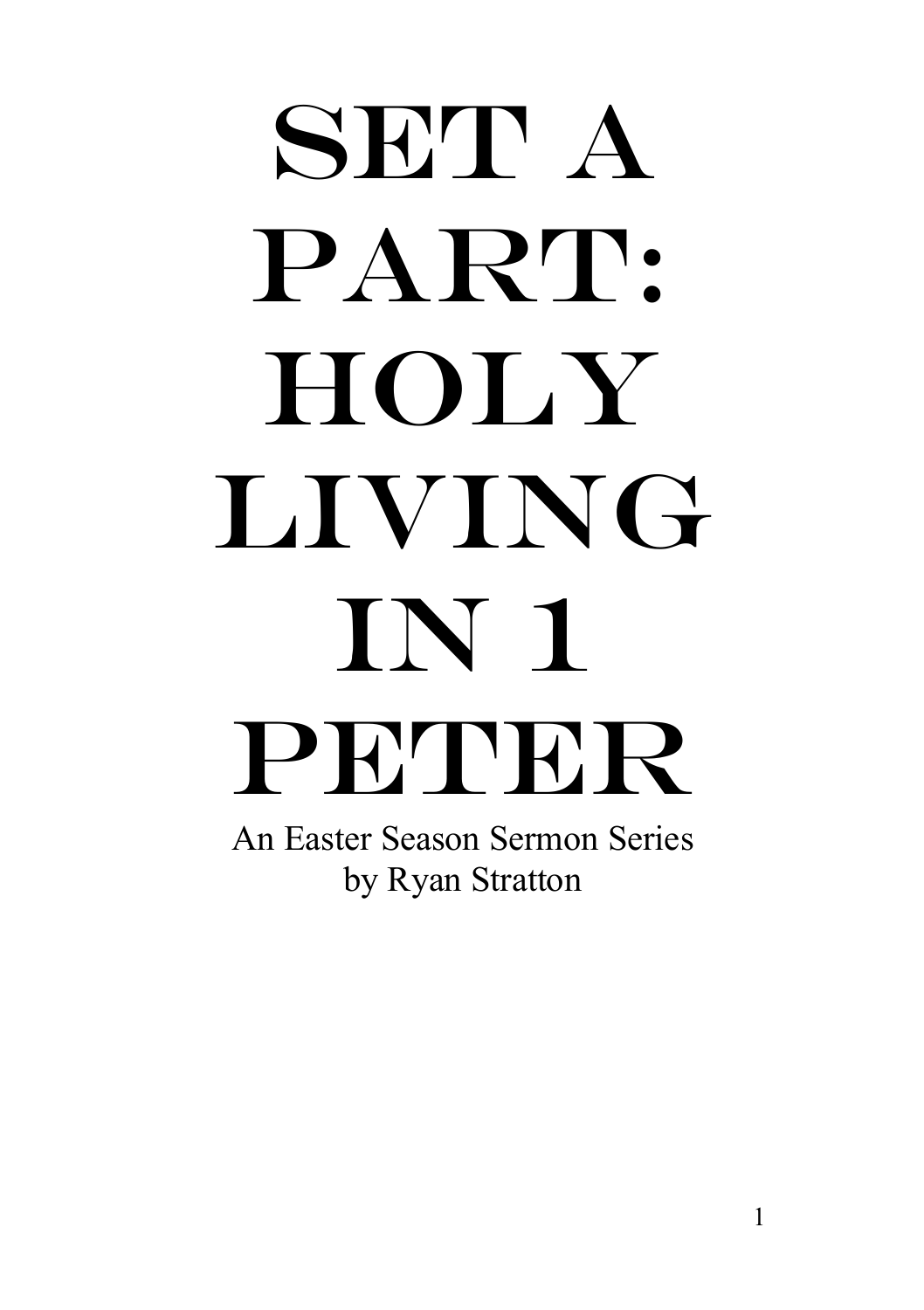#### **Table of Contents**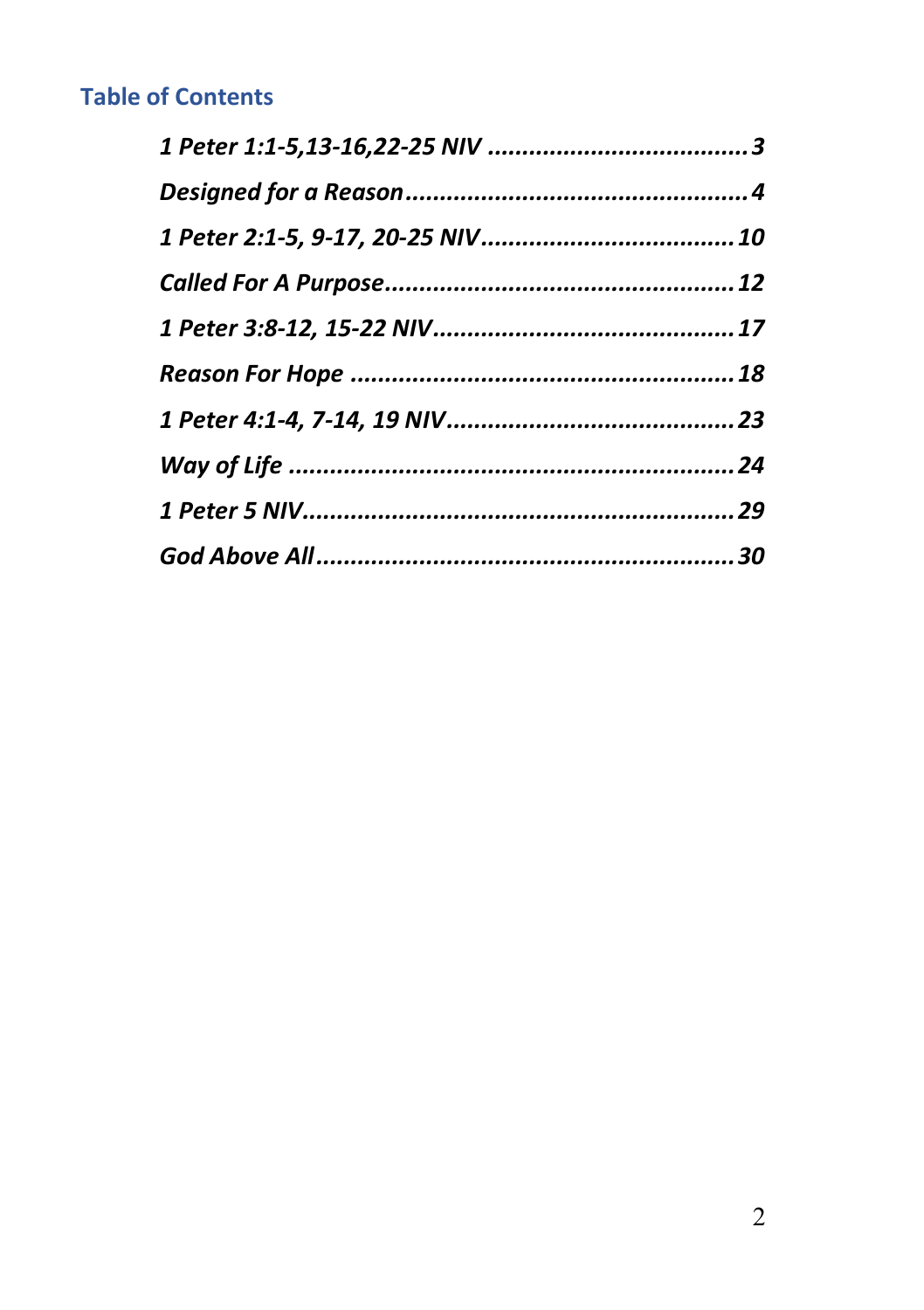## 1 Peter 1:1-5,13-16,22-25 NIV

Peter, an apostle of Jesus Christ,

To God's elect, exiles scattered throughout the provinces of Pontus, Galatia, Cappadocia, Asia and Bithynia, **2** who have been chosen according to the foreknowledge of God the Father, through the sanctifying work of the Spirit, to be obedient to Jesus Christ and sprinkled with his blood:

Grace and peace be yours in abundance.

**3** Praise be to the God and Father of our Lord Jesus Christ! In his great mercy he has given us new birth into a living hope through the resurrection of Jesus Christ from the dead, **4** and into an inheritance that can never perish, spoil or fade. This inheritance is kept in heaven for you, **5** who through faith are shielded by God's power until the coming of the salvation that is ready to be revealed in the last time.**6** In all this you greatly rejoice, though now for a little while you may have had to suffer grief in all kinds of trials. **7** These have come so that the proven genuineness of your faith—of greater worth than gold, which perishes even though refined by fire—may result in praise, glory and honor when Jesus Christ is revealed.

**13** Therefore, with minds that are alert and fully sober, set your hope on the grace to be brought to you when Jesus Christ is revealed at his coming. **14** As obedient children, do not conform to the evil desires you had when you lived in ignorance.**15** But just as he who called you is holy, so be holy in all you do; **16** for it is written: "Be holy, because I am holy." **22** Now that you have purified yourselves by obeying the truth so that you have sincere love for each other, love one another deeply, from the heart. **23** For you have been born again, not of perishable seed, but of imperishable, through the living and enduring word of God. **24** For, "All people are like grass,

 and all their glory is like the flowers of the field; the grass withers and the flowers fall,

**25** but the word of the Lord endures forever."

And this is the word that was preached to you.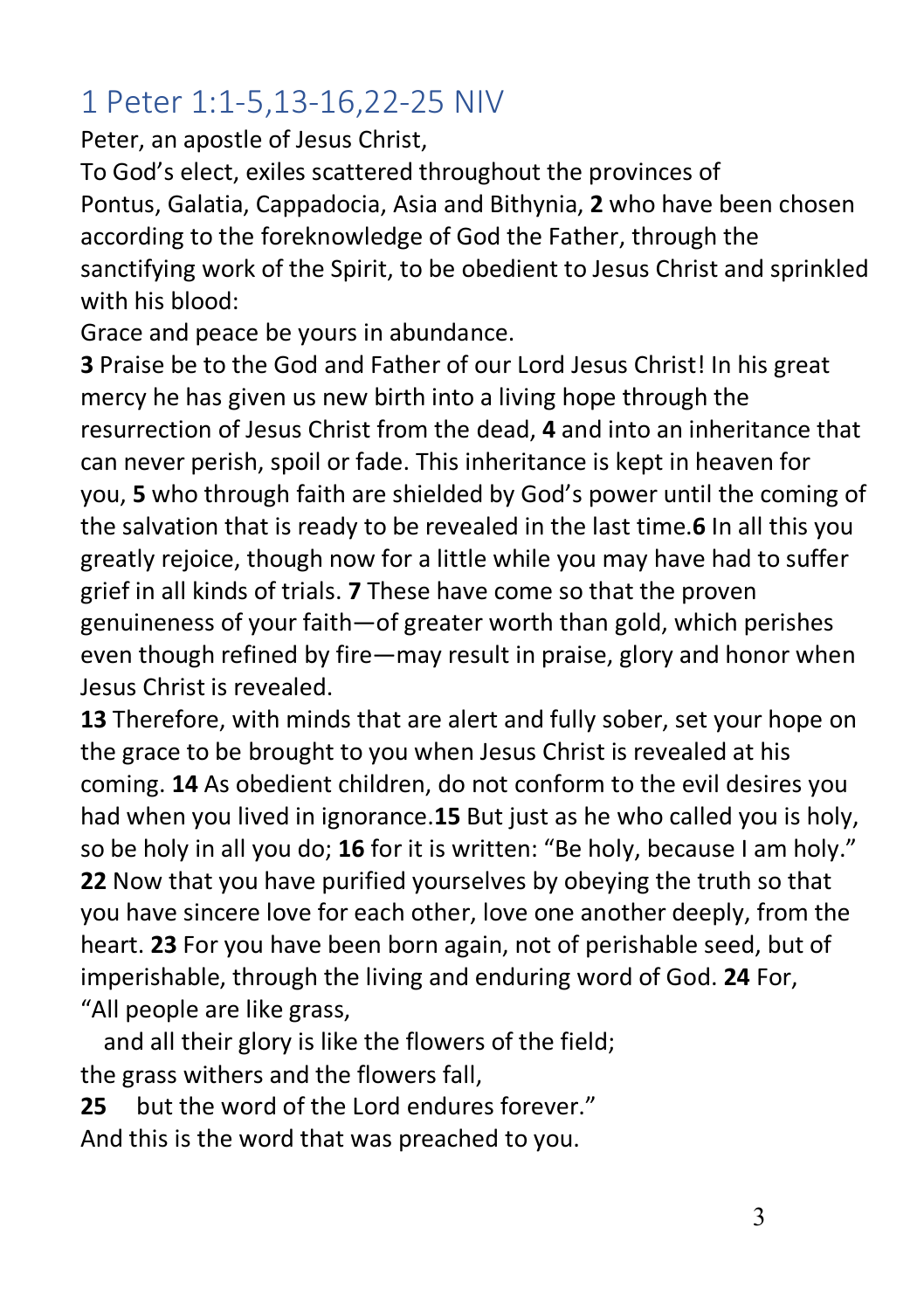## Designed for a Reason

8 days ago we celebrated the incredible, powerful resurrection of Jesus Christ. Because Christ is risen and alive, nothing is the same. The powers of hell and darkness and death are defeated. We have the opportunity to become a new creation and live into the grace of God that is poured out for all people.

The question is, "how different are you really after Easter?" How did you live your life on Monday, the day after Easter? Is the reality of the resurrection changing your life to pay more attention to the power of the Kingdom of God?

This has been a long quarantine/shelter-in-place so far. I'm not sure how long this will last. What is influencing your mind and your thoughts and your attitude right now? There is a show on Netflix that is really popular right now called "Tiger King". There are other shows people are binge watching as well. With these shows, the music we listen to, the books/articles/magazines/devotionals we may read, are we filling our head and our heart with the wisdom of God? Or are we allowing ourselves to fall prey to the enemy by having ourselves filled with junk?

It is challenging to keep the purpose and mission of our lives in focus. Even more challenging to try and socialize with the people we need to because of the situation right now. But, even though we are not able to live what we call a "normal" life right now, we still have a high purpose, a high calling, a holy way Christ is calling us to live.

We're beginning a 5 week series on the letter of 1 Peter today. One of the things I love about this letter is the hope that is grounded within it. That hope is Jesus Christ himself. Throughout the letter, we are reminded the reward is Christ himself. We're not seeking to be blessed by God. We are seeking to be blessed because of the presence of Christ that comes in and changes our life.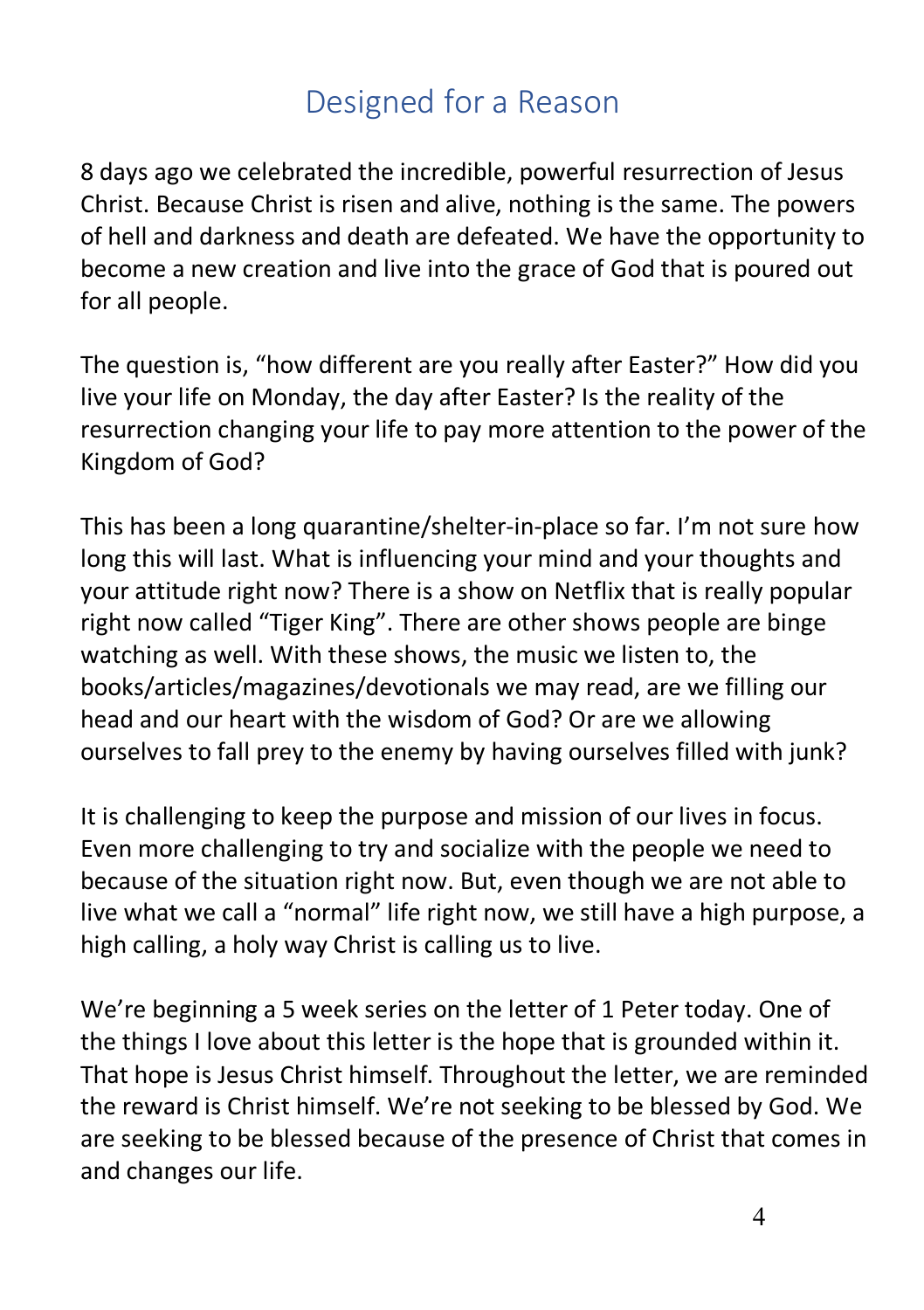There has been debate in the last couple centuries who the author of this letter is. It could have been written by Peter, the apostle, himself. It could have been written by one of his followers. *But as a commentator says, "Whether it was written by Peter or by a later Christian in his name, the epistle helps to strengthen Christians in times of distress; sets their lives within the history of God's activity, which moves from creation to consummation; holds up the atoning death of Jesus Christ; and encourages mutual love among Christian people and forbearance of enemies."*

The author is writing to exiles (Christians scattered throughout the Roman empire), comparing the people to the diaspora (Jewish exile and deportation within the Old Testament). They are undergoing distress and challenges. The author is seeking to encourage and help them remember who they are in Christ and remember the hope they have in Christ.

So, what is this letter saying?

At the beginning of this letter, the people are called "chosen" according to the "foreknowledge" of God. This is an interesting phrase. There is so much within this letter the author is asking the reader to recall from the Hebrew Scriptures, what we call the Old Testament.

"Chosen" comes from the time of Abraham and the time of the Exodus. God has chosen and set a part the Israelite people. Telling the Christian believers they are part of the "chosen" is a way of reminding them they are part of the family of Abraham and therefore entitled to the promises (as well as curses) of the covenant God made with the Israelites.

"Foreknowledge" is reminding the people of God's knowing about them even before they were born. In a way, we can think of the calling of the prophet Jeremiah, "before I formed you in the womb I knew you, before you were born, I set you apart;" (Jeremiah 1:5 NIV) This is a reminder God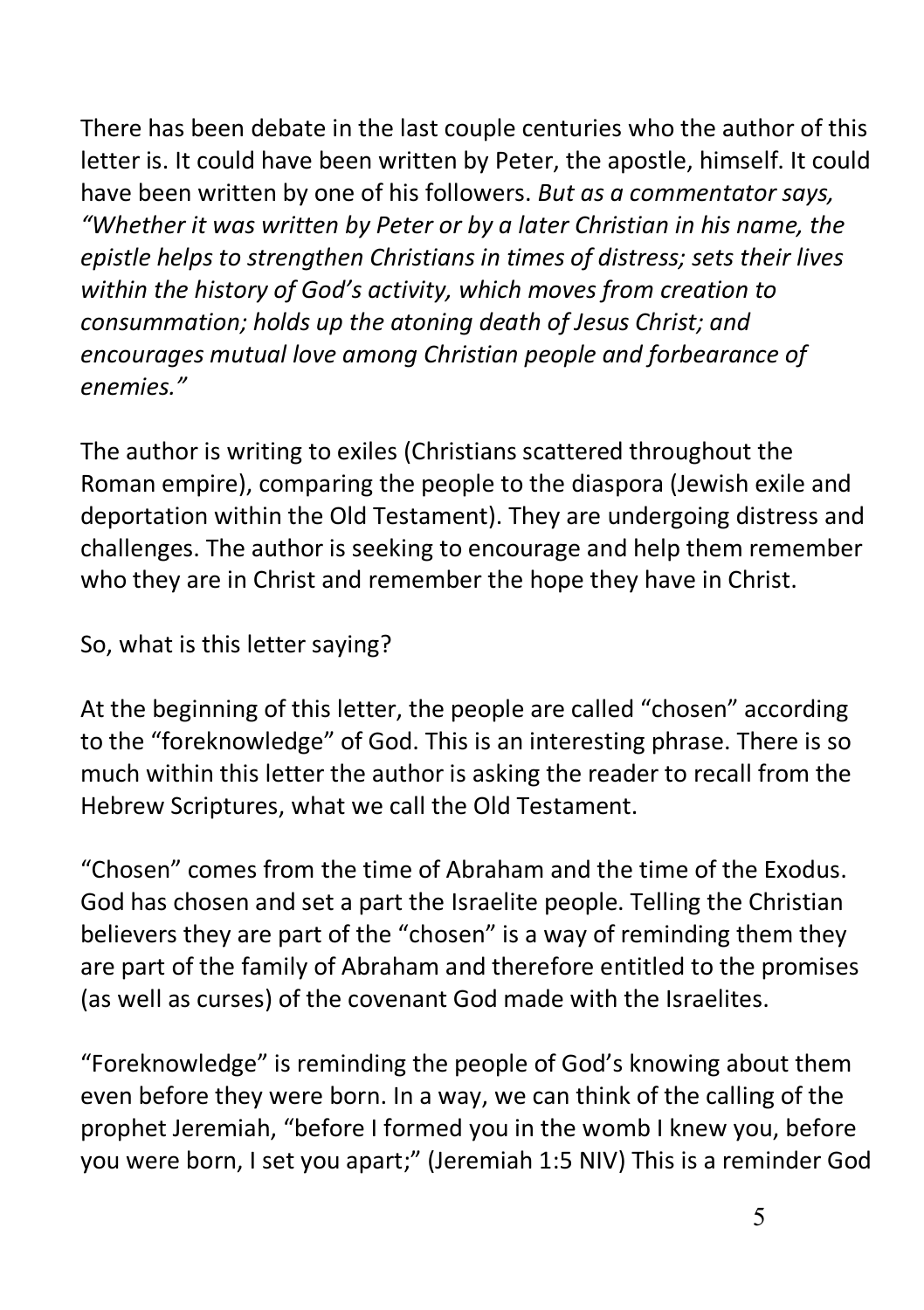has known these people would be in this situation and believe in Jesus. In other words, God is not surprised these "exiles" are undergoing the circumstances they're in. God is not surprised by anything today, either.

Beginning the letter in this manner helps to give hope to the reader by reminding them what God thinks about them and that God has not forgot them.

Then, as if this were not enough, Peter goes into praising God!

Think about the situation you're in right now. You and I do not know everything that is going on. We do not know what everyone is doing. We do not know everything. Peter begins with praising God in the uncertainty. Where do our minds and thoughts go? What do we find ourselves saying about other people? It is easy to focus on things we do not think are right, or go against what we want; but how would our outcome be if we, instead, focused on praising God?

Can you imagine an entire family, an entire church, all the time, an entire community, an entire nation/world giving praise to God instead of complaining that things are not like we would like? What does that look like?

While he is giving praise to God, he talks about the inheritance, in heaven, kept for God's people. Now THAT is something we love to talk about because it is something we can receive. But what if we have it backwards? Often we think about *getting* rewards and living on streets of gold, but this is not the goal of life. The goal of life is not even heaven itself. The goal of life is not a *what*. The goal of life is a *who.* That *who* is Jesus Christ himself. Christ is our reward. He is who we aim for. When we aim for Christ, them we get to experience the incredible joy and blessing that comes from the gospel message. *Dallas Willard says, "The gospel is less about how to get to Heaven after you die, and more about how to live in the Kingdom of Heaven before you die."*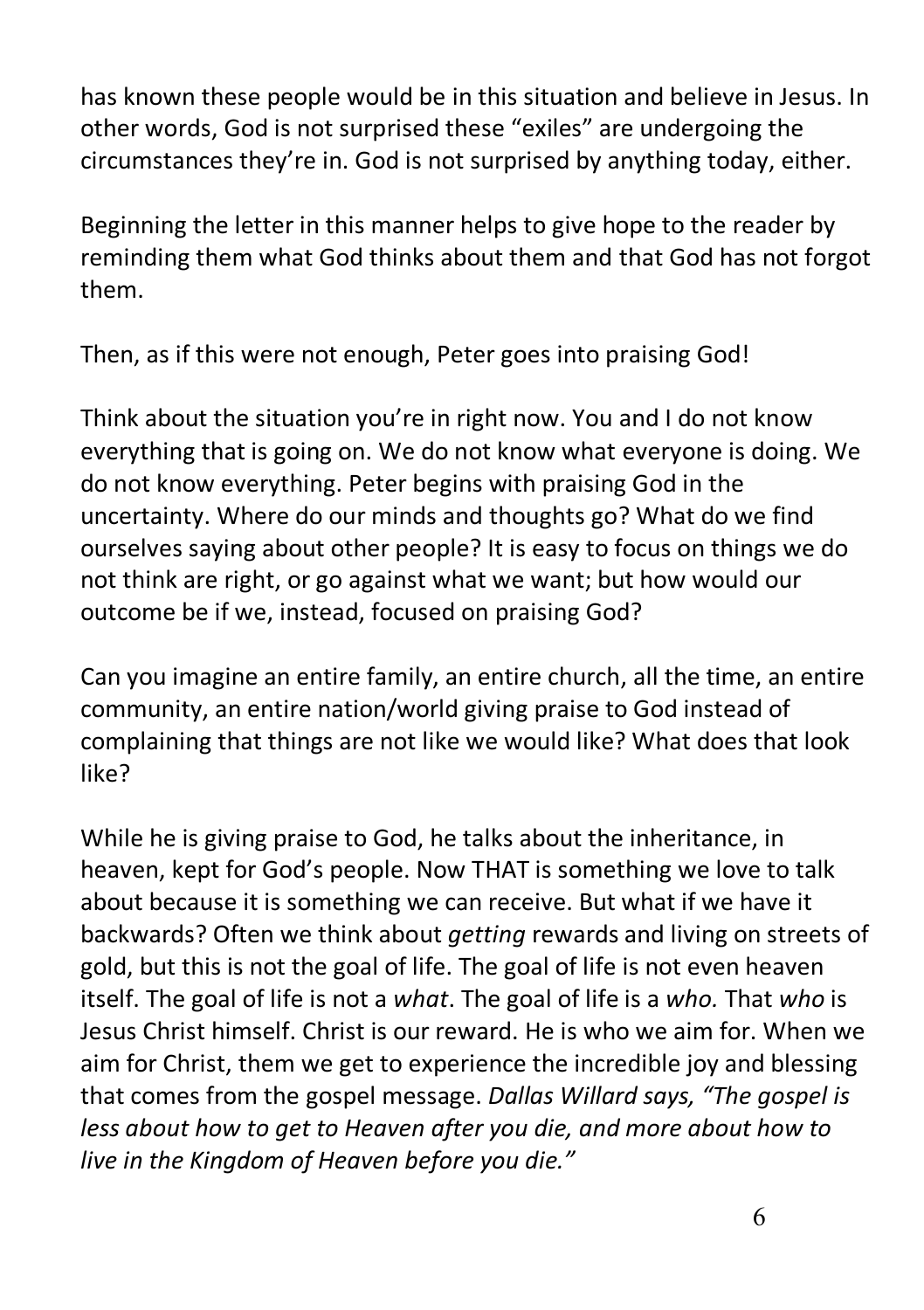Scripture never says we will be without troubles or struggles of any kind. In fact, scripture says we will live with struggles. What matters is not WHAT struggles we face but HOW we face them.

If our aim is Christ, and only Christ, himself, then we will follow him which does lead to new life but not without going through the cross. But scripture also reminds us that our heavenly character is forged through the fires of struggles:

"These [struggles/trials/grief] have come so that the proven genuineness of your faith—of greater worth than gold, which perishes even though refined by fire—may result in praise, glory, and honor when Jesus Christ is revealed." (1 Peter 1:7 NIV)

The Apostle Paul says this in his letter to the Romans:

"Not only so, but we also glory in our sufferings, because we know that suffering produces perseverance; perseverance, character; character, hope." (Romans 5:3-4 NIV)

How is this time shaping you and your walk with Christ and way of life? Remember, Peter is reminding the people their goal is Christ himself.

Then, Peter begins talking about the prophets, and the people who taught and proclaimed to them the gospel. He is reminding them the important thing these prophets (pastors/preachers) have done is point the people to Jesus Christ.

When we are pointed to the reality of Christ, we see our lives are meant to be lived set apart / holy. This means we look different from the rest of the world. We seek the things of heaven instead of dwelling on the things of earth. The key word is obedience.

In Exodus 19:5, God is speaking to Moses to tell the Israelite people, "Now, if you obey me fully and keep my covenant, then out of all the nations you will be my treasured possession."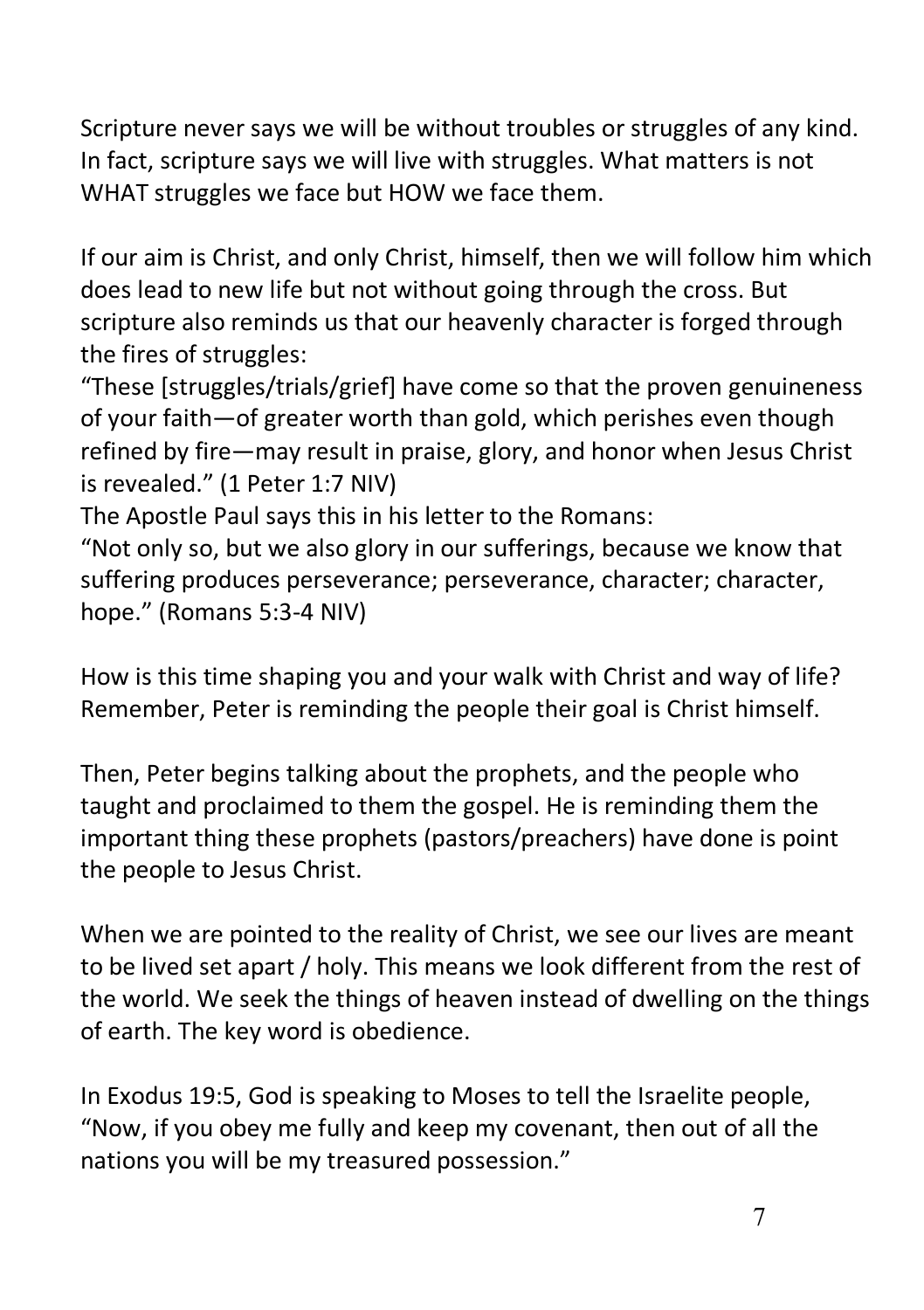He was speaking to the Israelite people then, but remember the word "chosen" Peter used at the beginning of this letter? The people believing in and belonging to Christ are not part of the lineage of Abraham which means we are God's "treasured possessions" as well.

But we cannot let this go to our head in any way. We always have to be down to earth and being obedient to Jesus, his teachings, and his mission in this world/life.

Remaining obedient to the voice, covenant, and teachings of God shows the world God. We'll talk about what it means to be a royal priest of God in this world next week.

For now, know this…you and I have been designed for a purpose—to be set apart, to praise God, to live holy lives by being obedient to everything God says. This is not always easy. There will be times we have to struggle because of our faith. But see, Jesus was never looking for disciples just when it was convenient. He was looking for full-on, full-in disciples who gave their entire life to him.

The power of the resurrection is demonstrated when we see the joy and the reality of the Kingdom of Heaven that is all around us. The power is not giving into the focus on anything negative. The true power is focusing on the joy and glory of Christ. When we fully live into this power, then we can fully know the glorious inheritance awaiting us, that has been promised.

We know the promises of God are true because his word endures forever.

And as chapter one of 1 Peter ends so we end today, "And this is the word that was preached to you."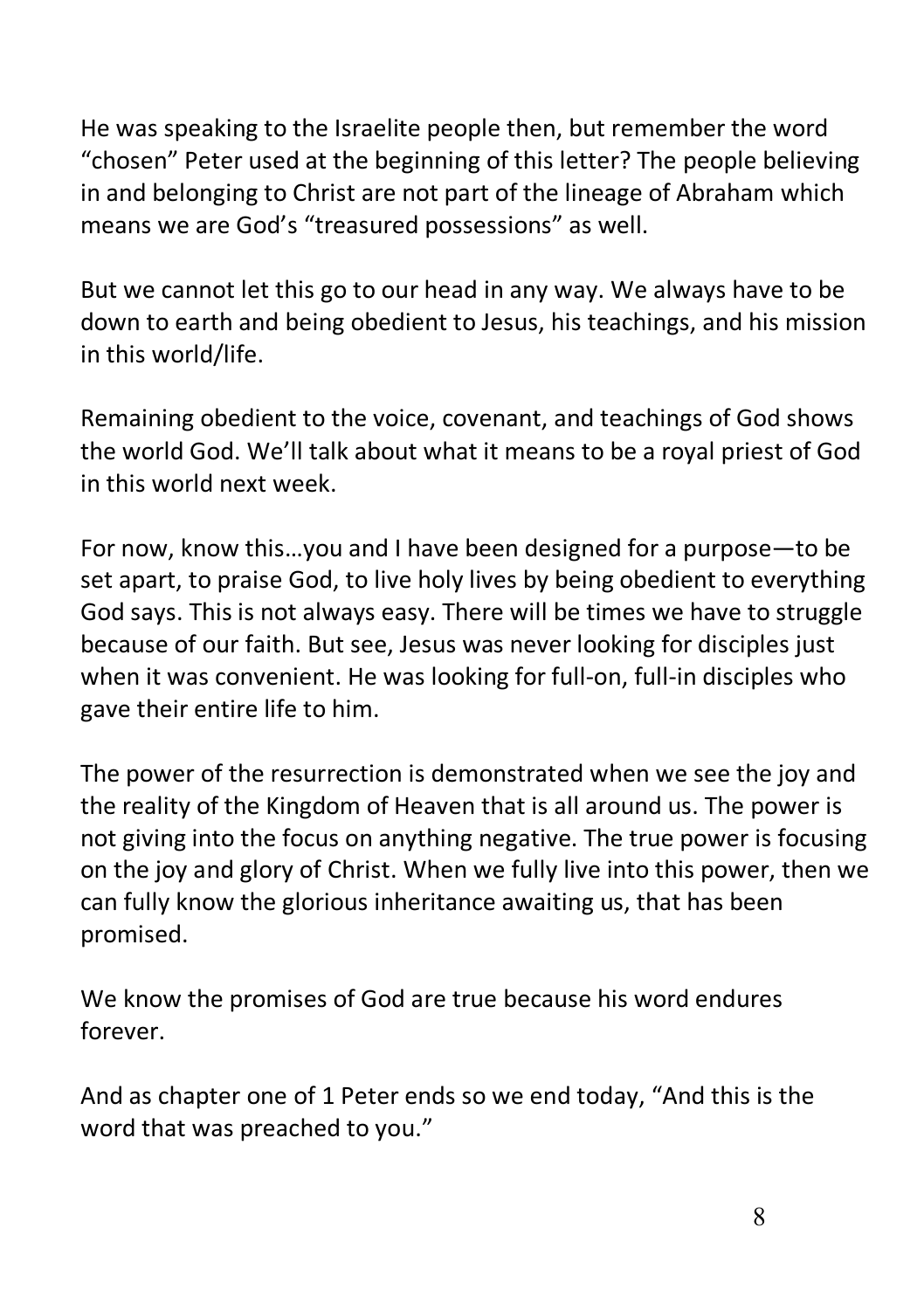*Let's pray… Glorious God,*

*Our lives are meant to be lived for you. Yet we constantly strive to do our own thing. Call to us and tell us who we are in you. Give us the power, and the courage, to live a holy life in complete obedience to you. I pray those praying right now, are ready to turn their life over to you—because that is where REAL life is. In the name of the Father, and of the Son, and of the Holy Spirit. AMEN.*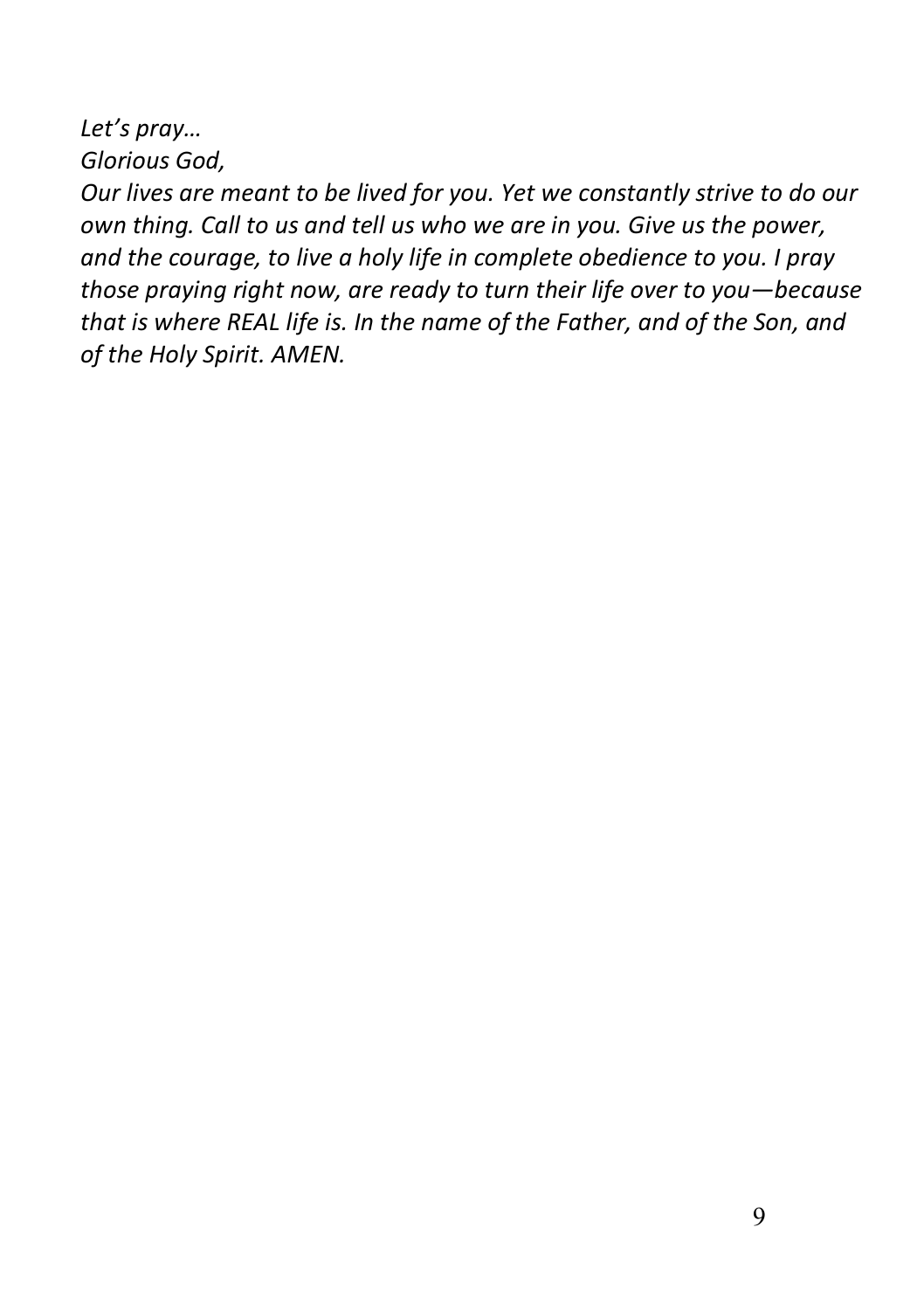### 1 Peter 2:1-5, 9-17, 20-25 NIV

Therefore, rid yourselves of all malice and all deceit, hypocrisy, envy, and slander of every kind. <sup>2</sup> Like newborn babies, crave pure spiritual milk, so that by it you may grow up in your salvation,  $3$  now that you have tasted that the Lord is good.

The Living Stone and a Chosen People

<sup>4</sup> As you come to him, the living Stone—rejected by humans but chosen by God and precious to him  $-5$  you also, like living stones, are being built into a spiritual house to be a holy priesthood, offering spiritual sacrifices acceptable to God through Jesus Christ.

…

…

 $9$  But you are a chosen people, a royal priesthood, a holy nation, God's special possession, that you may declare the praises of him who called you out of darkness into his wonderful light. <sup>10</sup> Once you were not a people, but now you are the people of God; once you had not received mercy, but now you have received mercy.

 $11$  Dear friends, I urge you, as foreigners and exiles, to abstain from sinful desires, which wage war against your soul. <sup>12</sup> Live such good lives among the pagans that, though they accuse you of doing wrong, they may see your good deeds and glorify God on the day he visits us.

<sup>13</sup> Submit yourselves for the Lord's sake to every human authority: whether to the emperor, as the supreme authority,  $^{14}$  or to governors, who are sent by him to punish those who do wrong and to commend those who do right. <sup>15</sup> For it is God's will that by doing good you should silence the ignorant talk of foolish people.<sup>16</sup> Live as free people, but do not use your freedom as a cover-up for evil; live as God's slaves. <sup>17</sup> Show proper respect to everyone, love the family of believers, fear God, honor the emperor.

 $20$  But how is it to your credit if you receive a beating for doing wrong and endure it? But if you suffer for doing good and you endure it, this is commendable before God. <sup>21</sup> To this you were called, because Christ suffered for you, leaving you an example, that you should follow in his steps.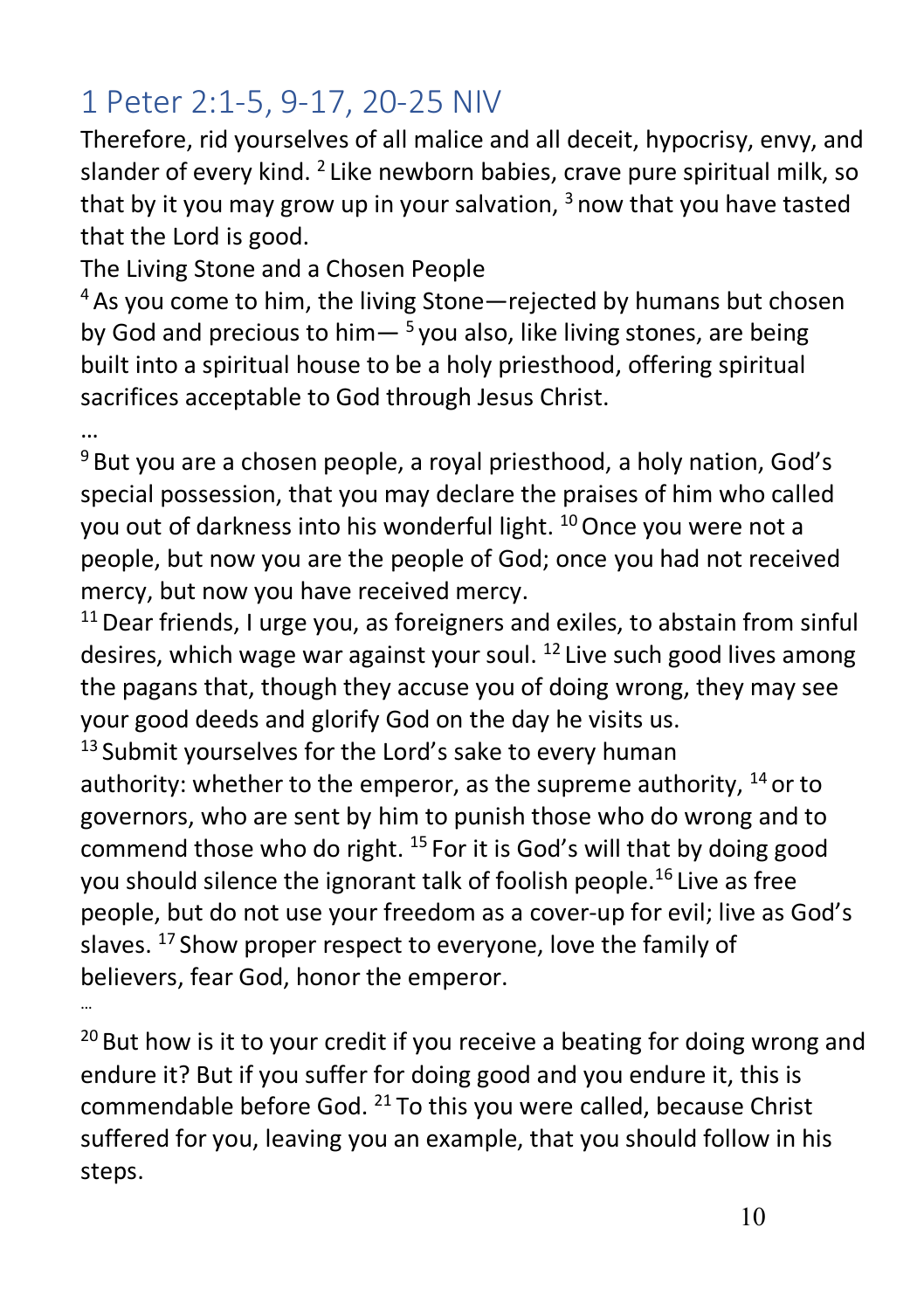<sup>22</sup> "He committed no sin,

and no deceit was found in his mouth."

 $23$  When they hurled their insults at him, he did not retaliate; when he suffered, he made no threats. Instead, he entrusted himself to him who judges justly. <sup>24</sup> "He himself bore our sins" in his body on the cross, so that we might die to sins and live for righteousness; "by his wounds you have been healed." <sup>25</sup> For "you were like sheep going astray," but now you have returned to the Shepherd and Overseer of your souls.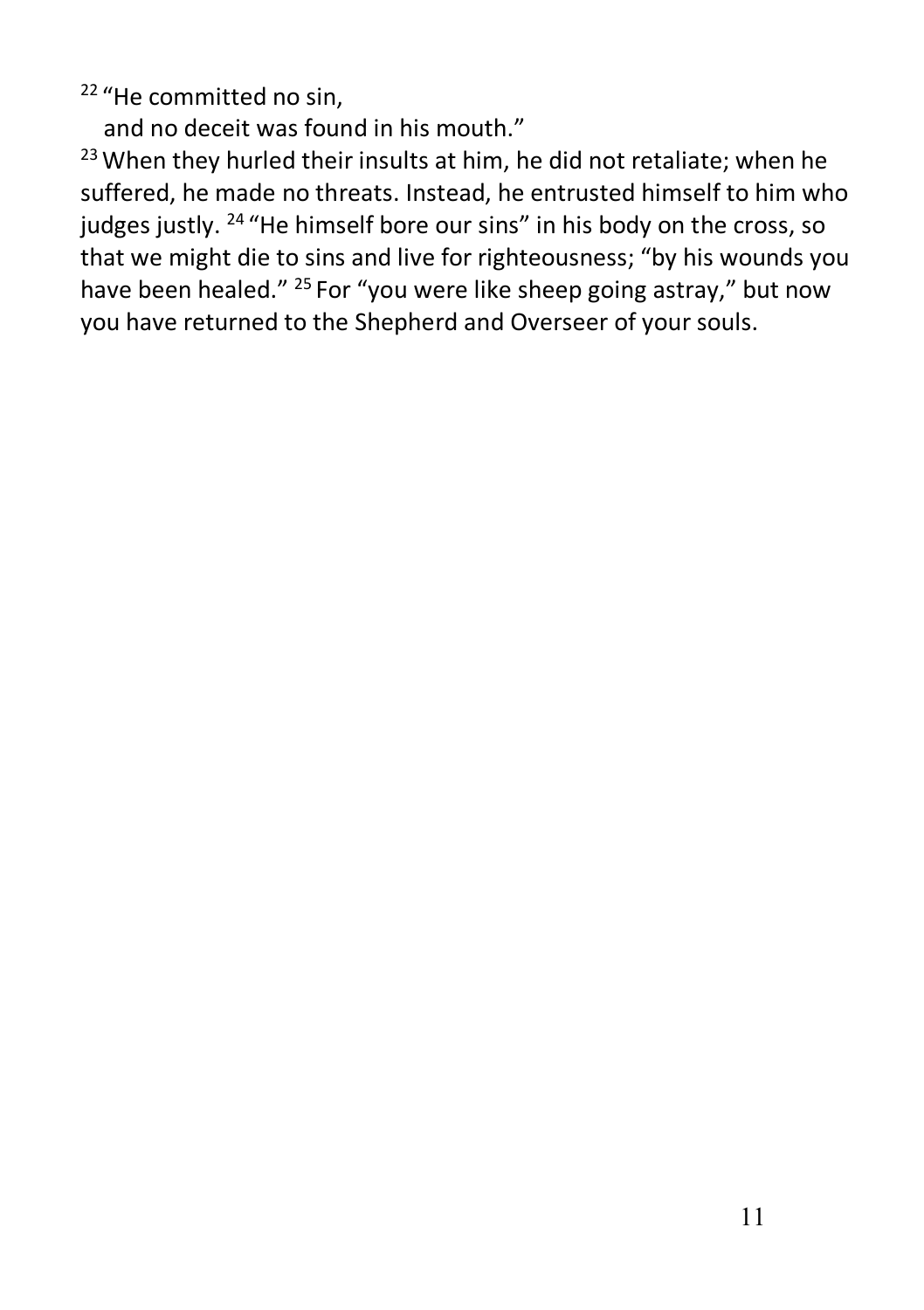### Called For A Purpose

We celebrated Jesus' resurrection a couple weeks ago. Have you recovered from Easter? I'd really hope not because we should never be the same after we experience the truth of Christ's resurrection. We now live in a "new normal" because of Christ!

*The story is told of a zoo that was noted for their great collection of different animals. One day the gorilla died, and to keep up the appearance of a full range of animals, the zookeeper hired a man to wear a gorilla suit and fill in for the dead animal. It was his first day on the job, and the man didn't know how to act like a gorilla very well. As he tried to move convincingly, he got too close to the wall of the enclosure and tripped and fell into the lion exhibit. He began to scream, convinced his life was over…until the lion spoke to him: "Be quiet, or you're going to get us both fired!"*

How many of us have felt like we have been pretending to be something we're not just to feel like we have a purpose in life? How many of us would make fools of ourselves just to get others to notice us?

Right now, I want all of us to know we do have a high calling, a high purpose in this life. Each one of us was made to honor and glorify God with every aspect of our life.

We continue our look at the letter of 1 Peter, knowing it was not written for us, but also knowing there is truth we can/should apply to our everyday lives.

Last week, we talked about how we were/are all designed for a purpose. We have been designed to be set apart, to praise God, to live holy lives, and to be obedient to everything God says. Because we have been designed in this manner, we now get to look at what we are called to.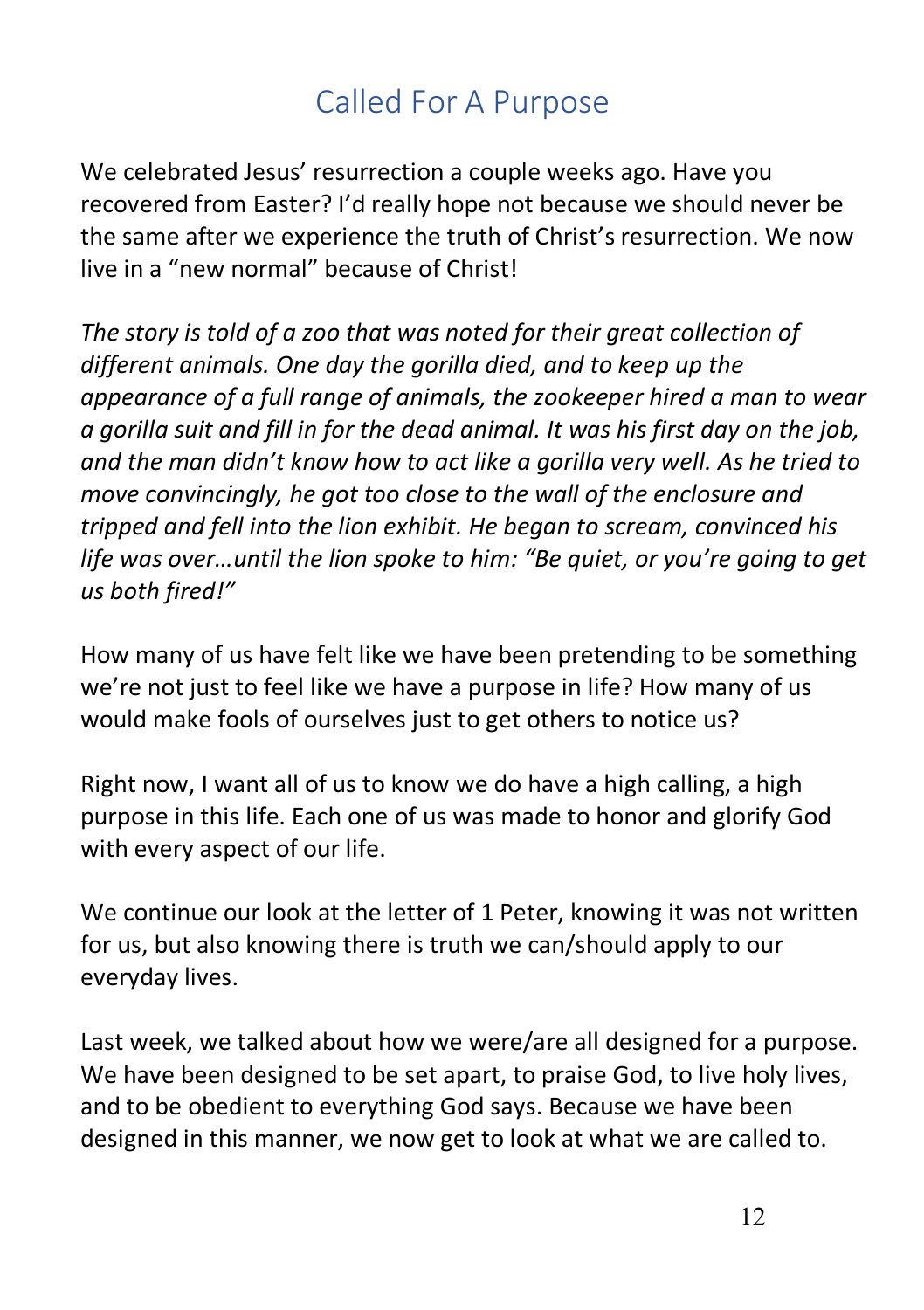Every person, who has professed faith in Christ, was first prompted by the Holy Spirit. God's grace has been at work in and through us, even before we knew it. This is called prevenient grace. Scripture even says, "Therefore I want you to know that no one who is speaking by the Spirit of God says, 'Jesus be cursed,' and no one can say 'Jesus is Lord,' except by the Holy Spirit." (1 Corinthians 12:3 NIV)

God has initiated the response we give back to him and when we respond, because of God's grace, our lives begin to shift. We begin to see that everything that goes against God and others is needing to get out of us. "Therefore, rid yourselves of all malice and all deceit, hypocrisy, envy, and slander of every kind." (1 Peter 2:1 NIV) There is no room for any of this in the person who believes in Christ because Christ has come for the world, and we are his vessels to share and show his message of hope, redemption, and we also live in a way that our lives, and those around us are re-aligned with God.

To live this way we have to crave the "pure spiritual milk" which is the basics of the message of Christ. Think about the way bible stories are told to children. This is one way we can remember the Lord is good for our growth and nourishment. But then, we have to come to a place where we need more. We have to do the work to be nourished and grow in the faith.

As we grow in our faith, we begin to realize we are being built into something new, into a spiritual house (this can only happen in the context of community since many parts are needed for a house). So, as we come, as a community (even if apart for now), Jesus is building us all into something new, something strong, something made for the Kingdom of Heaven. 2 Corinthians 5:17 reminds us, "Therefore, if anyone is in Christ, the new creation has come: The old has gone, the new is here!" This new creation is built upon the strong cornerstone of Jesus Christ, which many will reject completely. The sad reality is, many who say they believe in Christ will still deny/reject him by the lives led. Getting rid of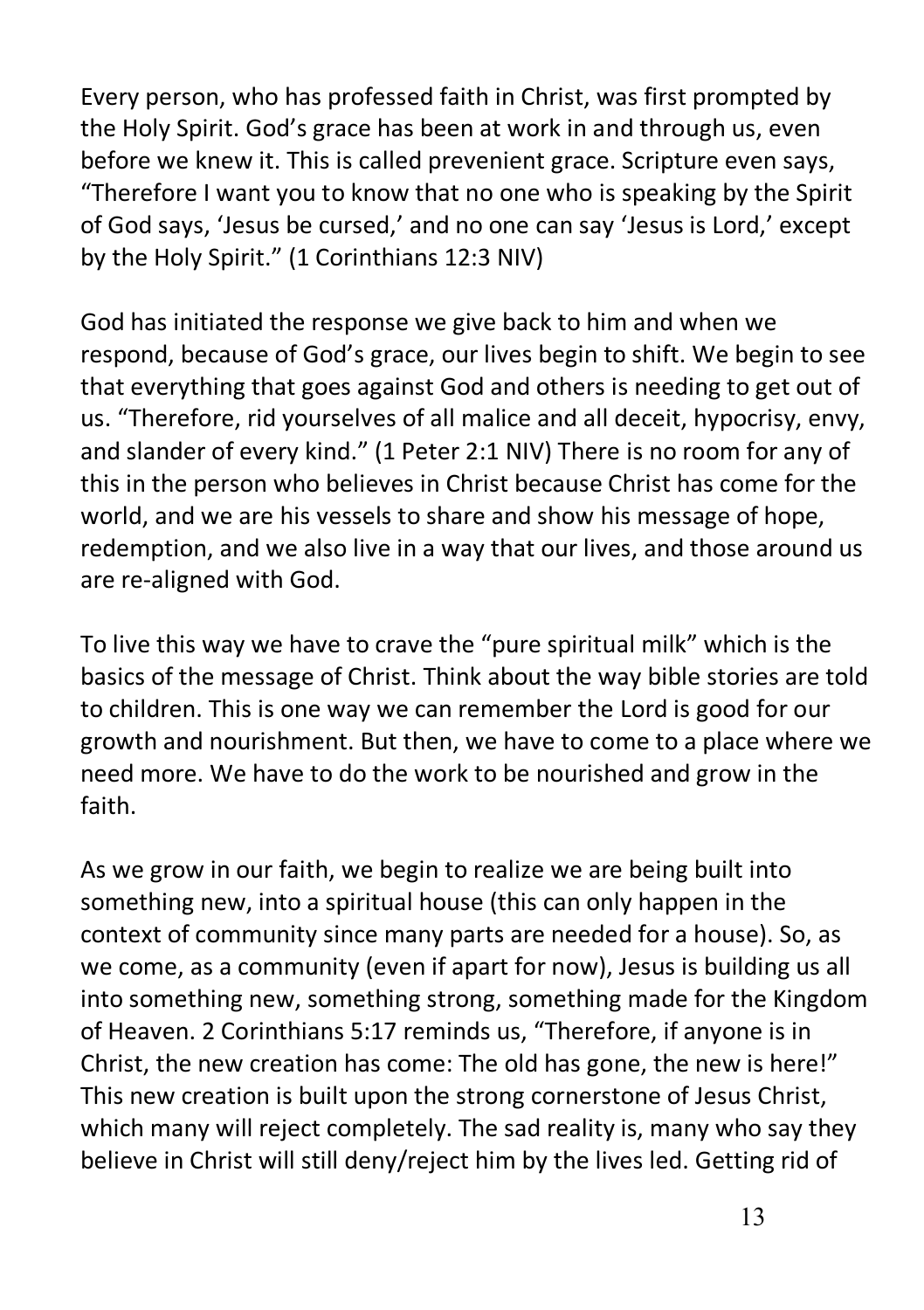malice, deceit, hypocrisy, envy, slander (talking bad about others), etc. is an important step. This is part of being sanctified, being made holy.

What we've been talking about is not new to the New Testament, or even Jesus' teachings. This has been consistent throughout scripture. Learning the Old Testament is vital to understanding what is meant in the New Testament. Check out Psalm 118:22, Isaiah 8:14, Isaiah 28:16, Exodus 19:6, Hosea 2:23, and so many more.

This is our story.

So, now what?

Now we get to the part of what we are called to… But you are a chosen people, a royal priesthood, a holy nation, God's special possession, that you may declare the praises of him who called you out of darkness into his wonderful light. Once you were not a people, but now you are the people of God; once you had not received mercy, but now you have received mercy." (1 Peter 2:9-10 NIV)

I'm sure many have heard these verses many times. But here is something we have to remember. A "priest" brings the requests of the people to God and represents God in all aspects of life. Sometimes I think we have the concept of the work of a priest backwards. Yes, a priest (pastor, preacher, ect.) does live a life of service. But see, the work of the priest is not to serve people in what they want. The job of the priest is to be God's representatives to the people/world. Yes, priests (pastors, preachers, etc.) serve; but this service is done in a way that serves he desires of God. If there is anything that does not glorify God, then that should not be done. The goal is to honor and serve God and give glory to God and him alone in everything we do.

A difference in priest/pastor/preacher, etc. and a prophet is that a prophet brings God to the people and proclaims what God says.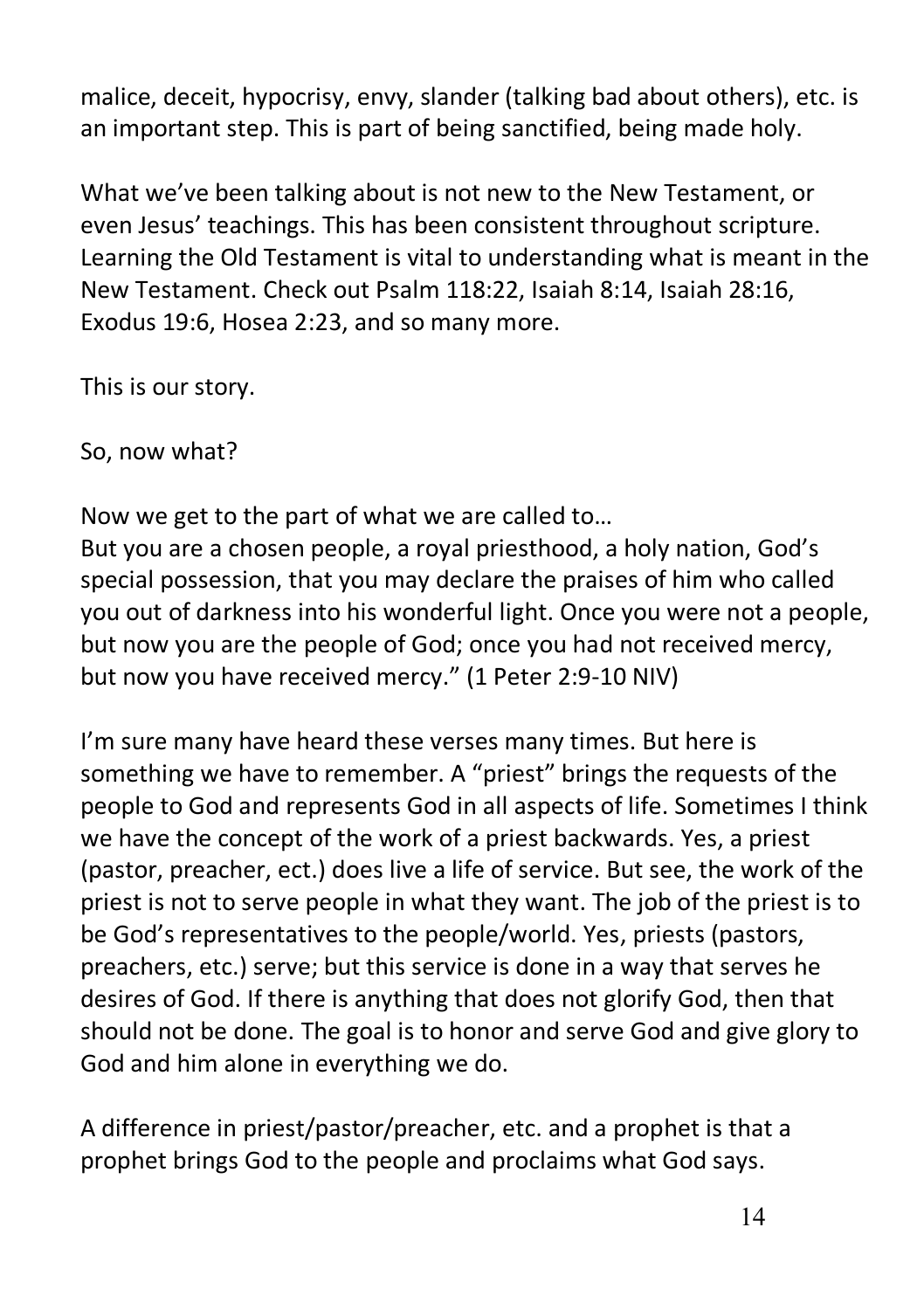Now, through all of this, the author is tying the story of the Christian believers to the story of the Exodus ("Once you were not a people, but now you are the people of God; once you had not received mercy, but now you have received mercy.") The Israelites had no identity when slaves, but when they were freed (to be in service to God), they had an identity. This is your story and my story too. Now we have an identity because of Christ!

This is our calling, to be God's representatives in the world and bring the people to God through Jesus Christ. This is our mission (making disciples) and this is what transforms the world.

We don't have to dress up in a gorilla suit and pretend anything. We clothe ourselves with Jesus Christ and show him to the world!

Now, we actually have to live what we preach/teach/say we believe. Peter goes on to say that the life worth living is in complete obedience to God and obeying him and him alone.

So we

- Abstain from sinful desire
- Live such good lives people know God through our works and words (see also Jesus in Matthew 5:16)
- Submit ourselves to the governing authorities
- Do not repay evil for evil (in any way)
- WHEN we suffer (for our faith in Christ), do so joyfully without any complaints.
- Always remember you belong to Christ

If you ever wandered what you were called to do with your life, that is it. We are called to represent God to all we come in contact with. We are called to represent God by everything we do, say, think. We are called to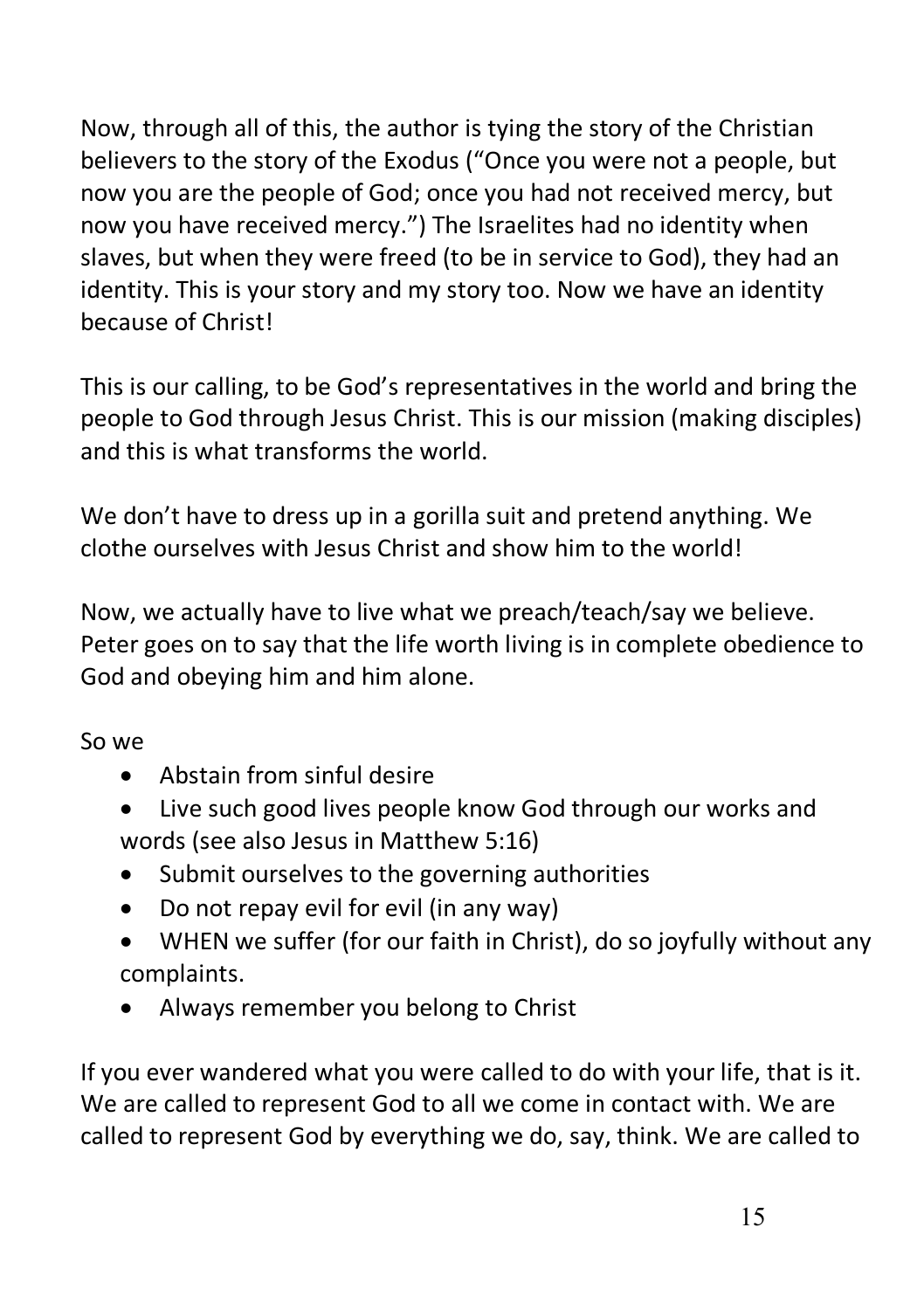not do anything that is different from scripture. We are called to be free people who live in the service to God and God alone.

We are all called for a purpose, and this is what we're called to.

Let's pray…

*Holy and Almighty God, we know you have called us to a high calling, to be set apart in this world and to live holy lives serving you. Give us the strength and courage to share and show your mercy to everyone we come in contact with. Guide us to bring those around us to your throne, to your grace. Even in times like this, we can still find ways to share and show your Kingdom that is all around us. It is in the powerful name of Jesus Christ we pray, AMEN.*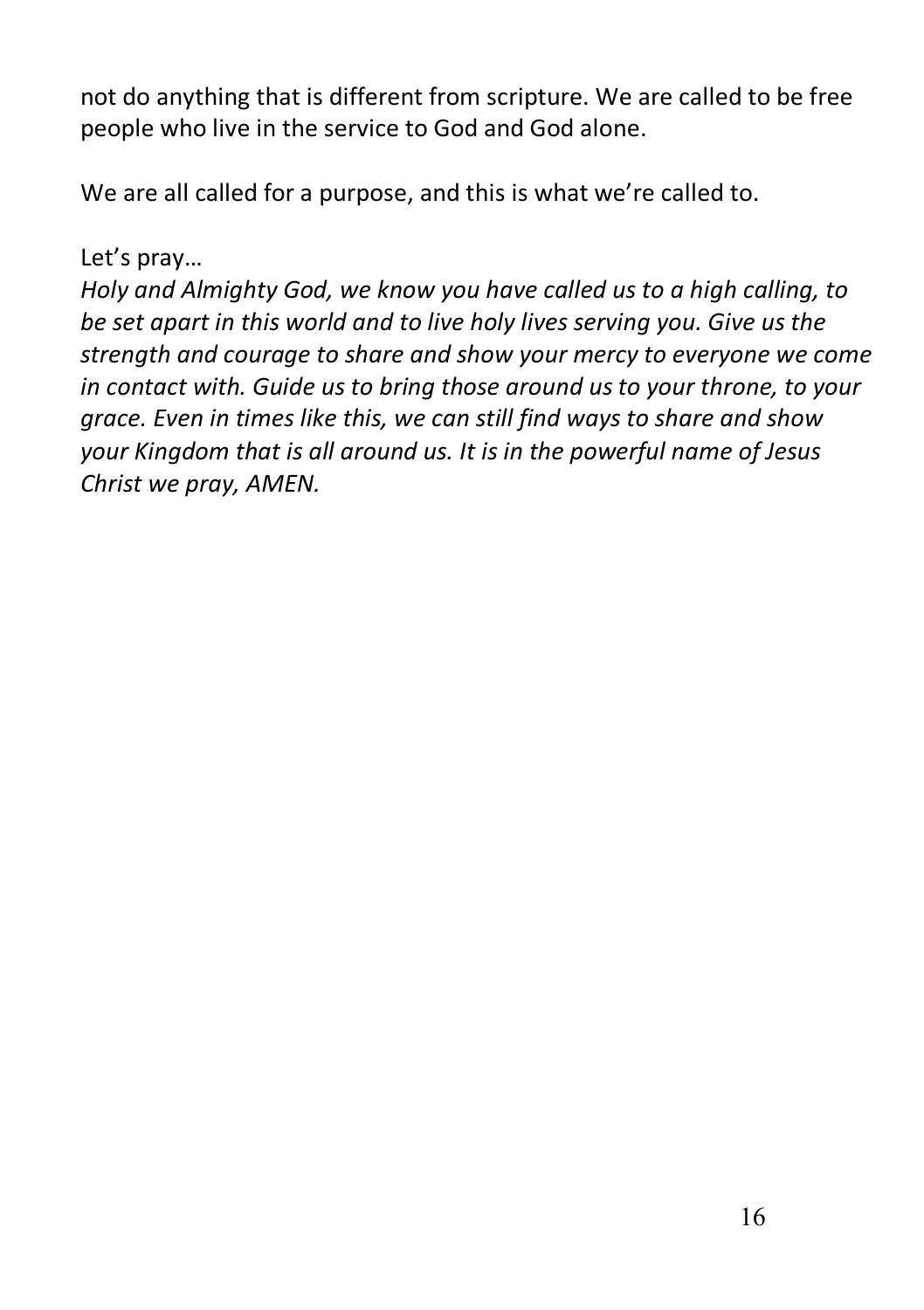#### 1 Peter 3:8-12, 15-22 NIV

**<sup>8</sup>** Finally, all of you, be like-minded, be sympathetic, love one another, be compassionate and humble. **<sup>9</sup>**Do not repay evil with evil or insult with insult. On the contrary, repay evil with blessing, because to this you were called so that you may inherit a blessing.**<sup>10</sup>** For,

"Whoever would love life

and see good days

must keep their tongue from evil

and their lips from deceitful speech.

**<sup>11</sup>** They must turn from evil and do good;

they must seek peace and pursue it.

**<sup>12</sup>** For the eyes of the Lord are on the righteous

and his ears are attentive to their prayer,

but the face of the Lord is against those who do evil."

**<sup>15</sup>** But in your hearts revere Christ as Lord. Always be prepared to give an answer to everyone who asks you to give the reason for the hope that you have. But do this with gentleness and respect, **<sup>16</sup>** keeping a clear conscience, so that those who speak maliciously against your good behavior in Christ may be ashamed of their slander. **<sup>17</sup>** For it is better, if it is God's will, to suffer for doing good than for doing evil. **<sup>18</sup>** For Christ also suffered once for sins, the righteous for the unrighteous, to bring you to God. He was put to death in the body but made alive in the Spirit. **<sup>19</sup>** After being made alive, he went and made proclamation to the imprisoned spirits—**<sup>20</sup>** to those who were disobedient long ago when God waited patiently in the days of Noah while the ark was being built. In it only a few people, eight in all, were saved through water,**<sup>21</sup>** and this water symbolizes baptism that now saves you also—not the removal of dirt from the body but the pledge of a clear conscience toward God. It saves you by the resurrection of Jesus Christ, **<sup>22</sup>** who has gone into heaven and is at God's right hand—with angels, authorities and powers in submission to him.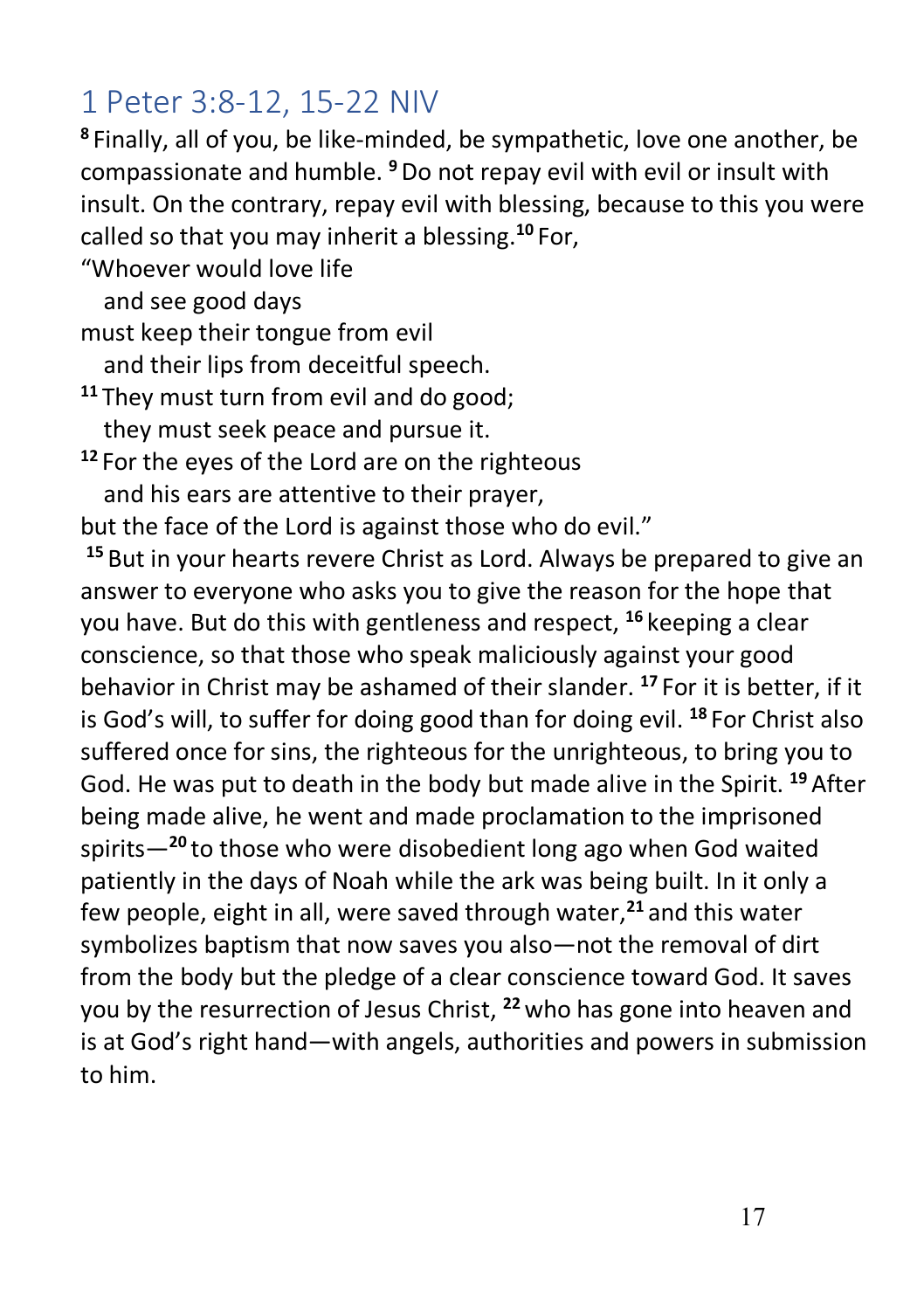### Reason For Hope

How are you holding up this week? Where have you seen glimpses of hope in your own life? Think of how you have maybe seen others perk up just because you offered them hope.

Looking at this letter of 1 Peter, we see things really haven't changed much in our world. Christians still get isolated and scattered. Some even give lip service only to their faith. We also see relationships in jeopardy, people suffering for doing what is good, and so much more! If we know the source of hope, and of life, why is so much still marred and messed up in this world, in our own community (wherever you might live)?

If I were to ask you what is the greatest hope in this world, what would you say? (Keep in mind the Sunday School answer is Jesus, and yes this is actually the correct answer). But look at how we live our lives. Is Jesus the source of hope for you? What puts you in a better mood: praying/reading scripture, listening to music, watching your favorite movie/show, eating at your favorite restaurant, what helps your mood change?

Part of what's happening is that we are actually seeking for some thing, some experience, some person to make us happy, to complete us. When we do this, we will be misled and misdirected every day. Think about this. What sounds better to you: finding ways to spend time with Jesus (could mean volunteering), or hanging out with your friends and finding something to do? We, most of us, would choose finding time to spend with our friends or do something entertaining. Why? Because we love to be entertained, we love to have fun. And deep within us, we are more inclined to make sure we have fun.

Why do we do this? Because, on some level, we have misunderstood what it means to be like Christ. Many people think they have to do everything different from the rest of culture. They feel guilty when they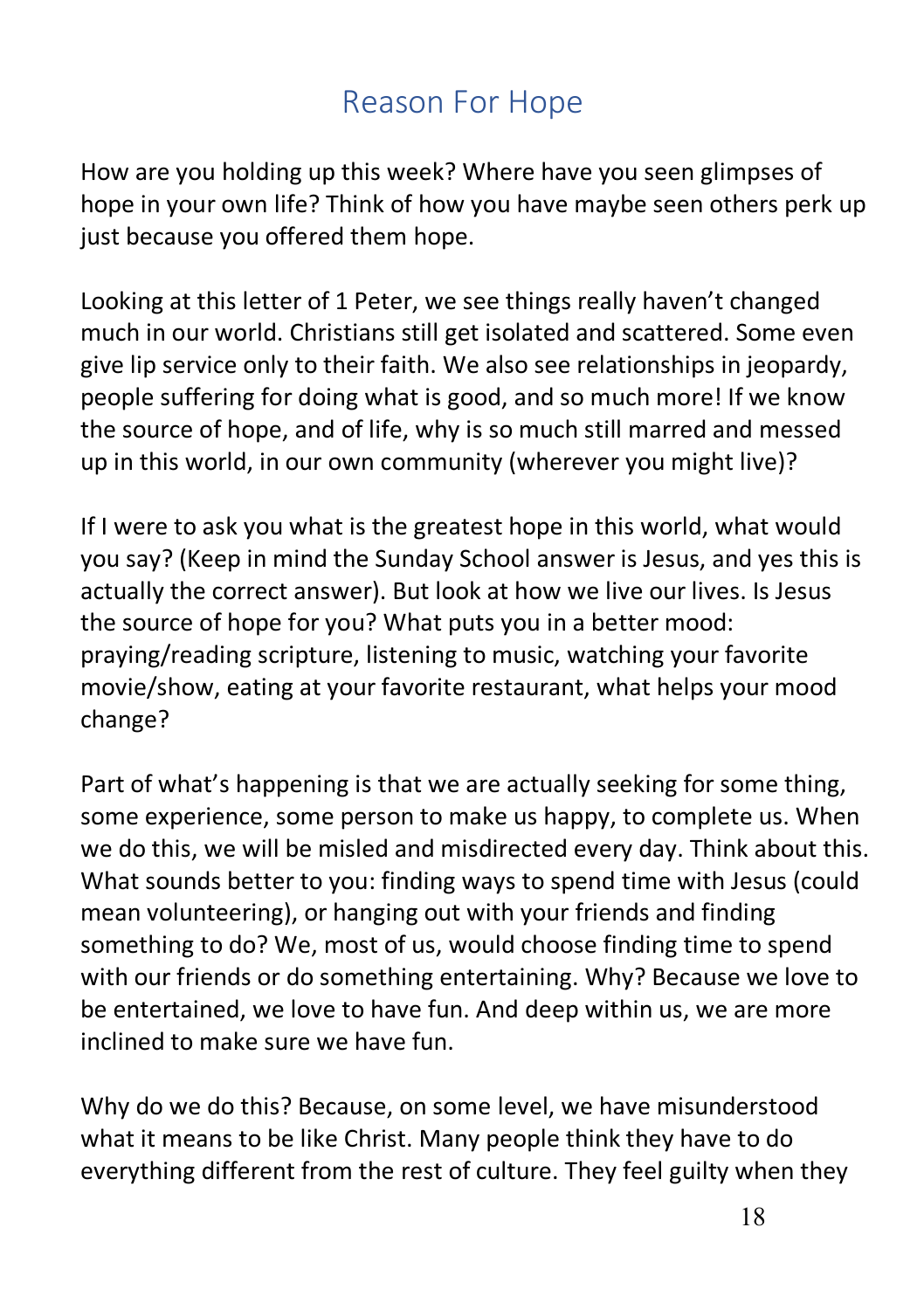don't read the Bible. I hear people say they "should pray more" than they do.

Unfortunately, we have turned the Christian life into a guilt fest, when we should be people of hope. When we read and study through the letter of 1 Peter, we can see a hope-filled way of life. Christians are supposed to be the most joy-filled people in the world, because we know the greatest hope: Christ. We do not have to avoid parties or anything like that. Remember, Christ went to parties (he even kept the wedding party going one time…check out John 2), he went to dinner parties, hung out with the roughest people, and so much more. Yet, Christ did not lose or compromise his integrity, and that's how we're supposed to live as well…by being able to give glory to and glorify God with ALL aspects of our life.

Chapter 3 is no different. We have already seen how we're designed for a purpose and have a high calling in this life. Chapter 3 begins by saying husbands and wives should submit/love each other *in the same way* as Christ. What does this mean?

In the same way Jesus was obedient to God, the Father, and submitted his life to him and him alone…In the same way Jesus loved by laying down his life…that is how we are supposed to be in relationship with one another. Too much breaks down when we end up living for what makes us, and us alone, feel good, instead of valuing the other person's needs/wants/desires. A great book resource is help work through this concept would be *The Five Love Languages*. I know my wife's love language is acts of service. Mine are quality time and (though I don't want to admit it) words of affirmation. How we relate to one another should be the same way Christ relates to others.

We see this driven home in verses 8-9: "Finally, all of you, be likeminded, be sympathetic, love one another, be compassionate and humble. Do not repay evil with evil or insult with insult. On the contrary,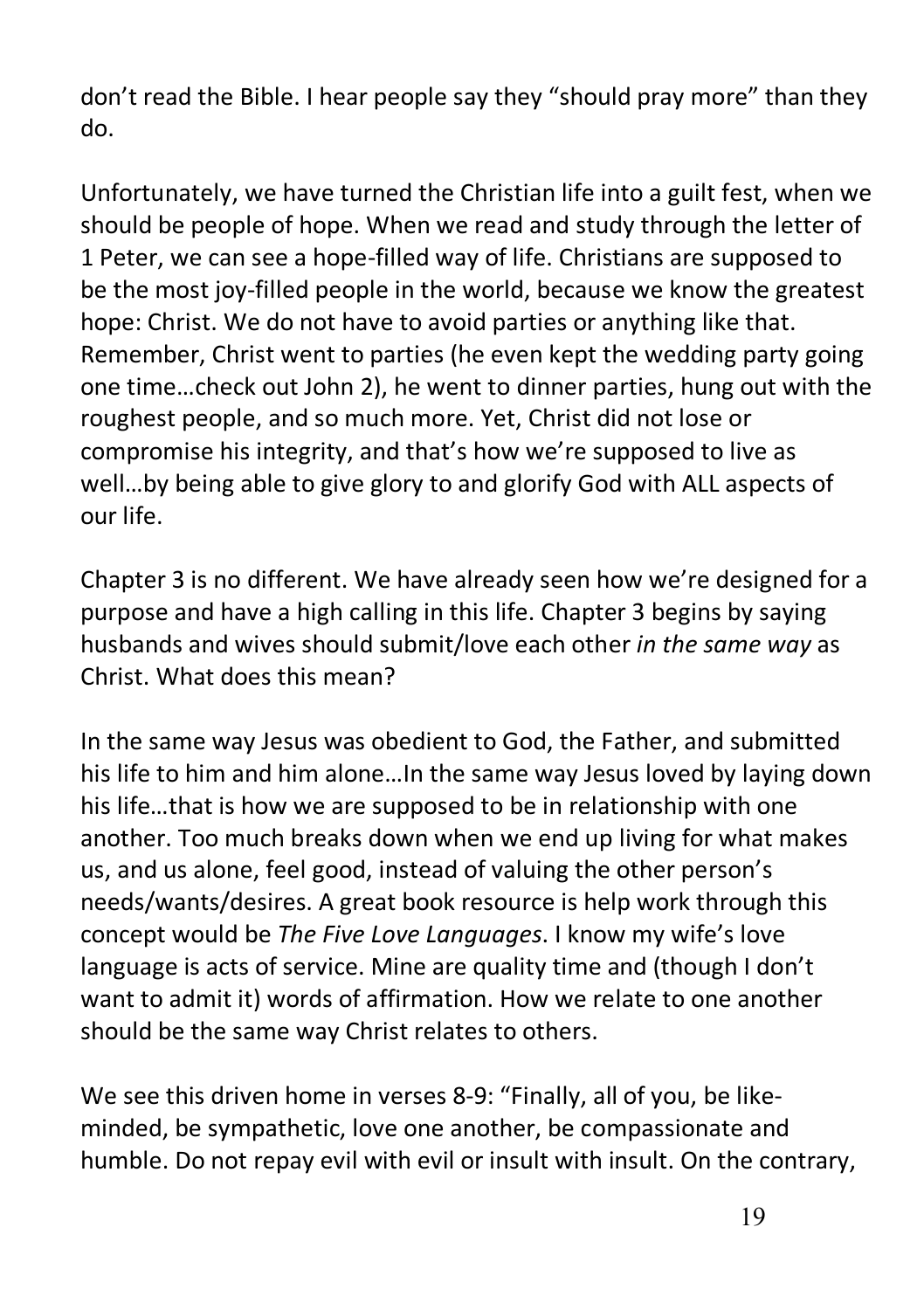repay evil with blessing, because to this you were called so that you may inherit a blessing." How many of us could live this way all the time?

It is so much easier to live thinking we have to make sure people "get what's coming to them" or finding ways to seek revenge. But when we seek after things like that, our minds, and our spirits, get warped and turn into something we were never meant to be, so we become more negative, more cynical, more evil.

If we live, always "prepared to give an answer to everyone who asks you to give the reason for the hope that you have," think of how different we'll see the world, see each other, see our circumstances. If you don't feel like your life is to far from God to receive hope, then those around you aren't too far from God either. This is why we constantly seek to share and show the kingdom because we will constantly be around people who believe the lie they are too far gone, or too hopeless, to receive anything good.

Our hope, and our aim is the person of Jesus Christ. I saw this quote on Facebook and thought it was good: *"You can tell who is truly a Christian from the fact they love Jesus for who he is, not what he has done for them."* I would also add "for how Jesus is changing and using that person for the good of the Kingdom of Heaven."

Yes, Jesus has done incredible things for people: freed from drugs, brought out of depression, freed from debt. You name it. I know he has done so much for you too!

However, if we constantly focus on what Jesus has *done* for us, we will miss out on who he is and we will constantly try to ask Jesus for things for the here and now: healings, finances, parking spots, etc.

Notice how he taught his disciples to pray: "Our Father, who art in heaven. Hallowed be your name. Your kingdom come. Your will be done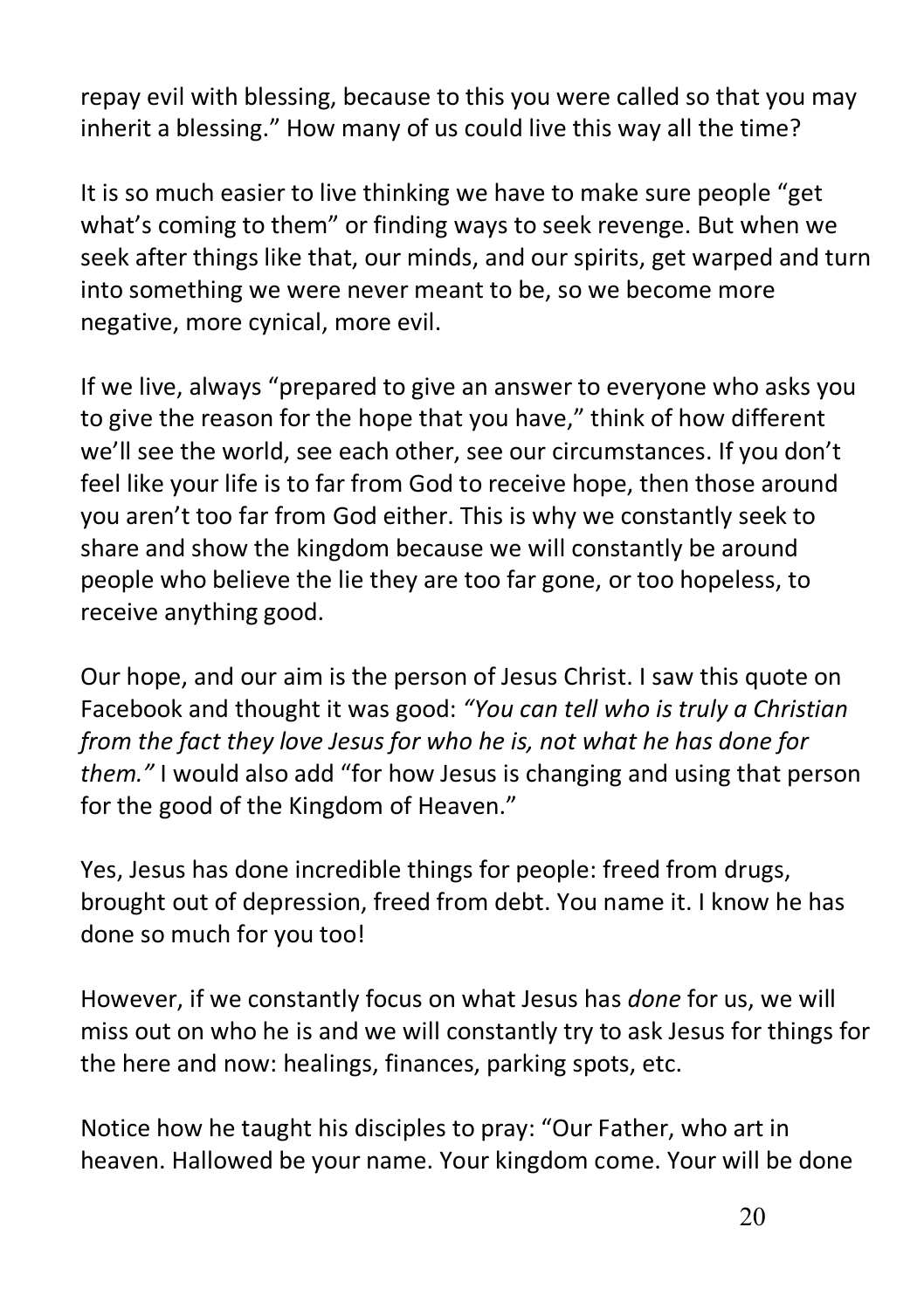on earth as it is in heaven." We give God praise for who he is, and this helps keep our identity in perspective also. Instead of acting like God is our wish-fulfiller, or prayer answer dispenser (let's face it we all do), think about how much time we spend devoted to praising God (Christ) for who he is.

So, who is Jesus Christ?

If I were to ask you who he is, what would you say? I know answers revolve around what Christ has done for you. What could you say, right now, about how good Christ has been to you (not just in a vague way)?

Our lives are meant to imitate Christ. How we view/express/explain Christ is how we desire our lives to be lived (whether we realize it or not). This is why it is so important to not focus so much on what Christ has done because when others don't meet our expectations, we'll get upset with them. But when we know who Christ is, maybe when others don't meet our expectations, we can see how Christ is using that person/people groups.

Our lives are meant to glorify God instead of living in/for the praise of others. And this will cause unrest/suffering to the believer in many ways.

Yes, people will mock your faith and mine. People will say you and I are close-minded for believing in Christ. We should always demonstrate and exemplify compassion always. Why? Because of who Christ is. Because of what Christ has done. Because we are to imitate Christ.

Take another look at verses 18-22:

"For Christ also suffered once for sins, the righteous for the unrighteous, to bring you to God. He was put to death in the body but made alive in the Spirit. **<sup>19</sup>** After being made alive, he went and made proclamation to the imprisoned spirits—**<sup>20</sup>** to those who were disobedient long ago when God waited patiently in the days of Noah while the ark was being built. In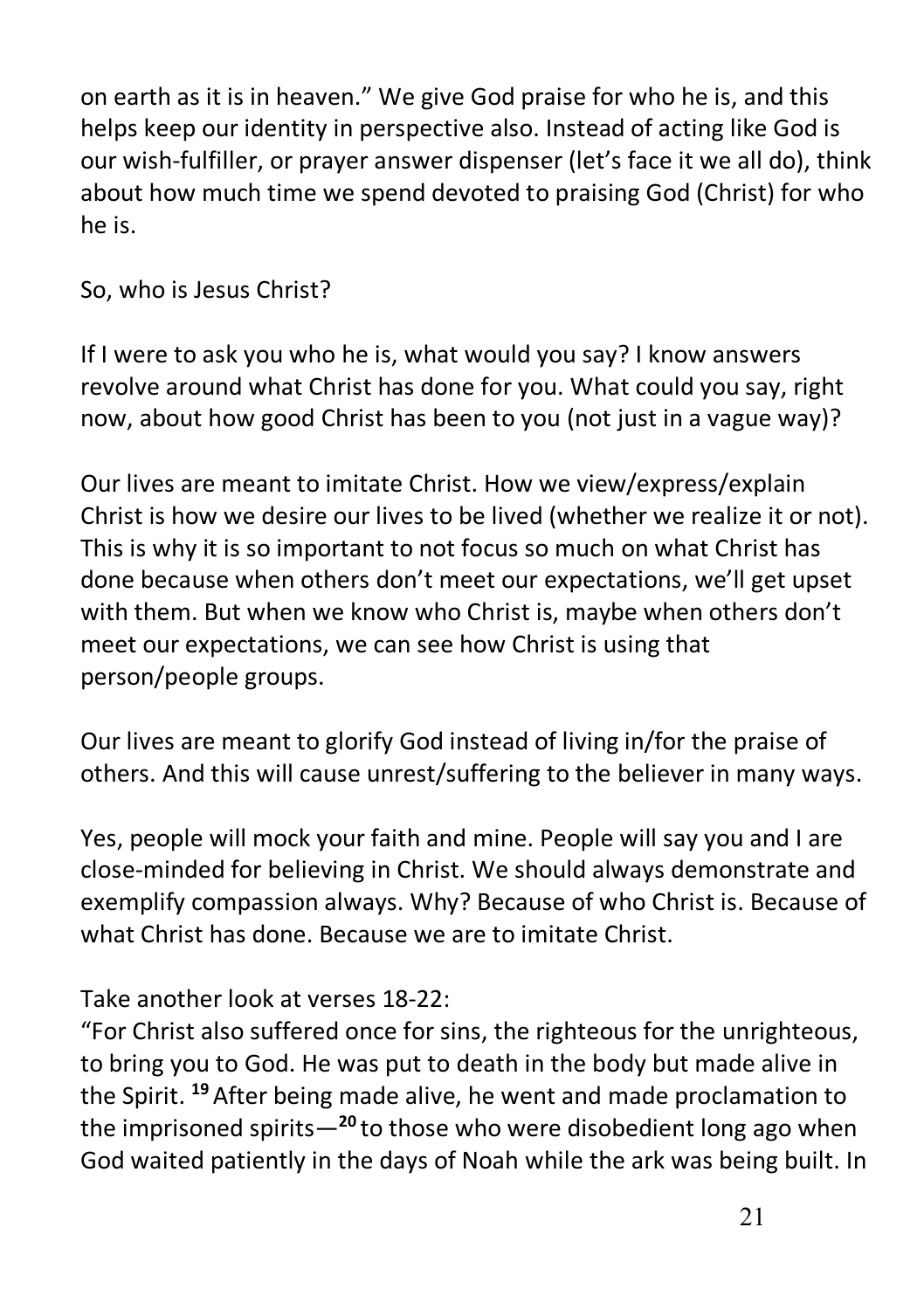it only a few people, eight in all, were saved through water,**<sup>21</sup>** and this water symbolizes baptism that now saves you also—not the removal of dirt from the body but the pledge of a clear conscience toward God. It saves you by the resurrection of Jesus Christ, **<sup>22</sup>** who has gone into heaven and is at God's right hand—with angels, authorities and powers in submission to him."

Notice 3 big words: he SUFFERED…he was made ALIVE…everything is in SUBMISSION to him

Because of Christ, you and I can know what it means to be ALIVE. Even through sufferings, trials, etc., we can know the greatest source of hope…the source of ALL life. The world and everything in it belongs to him. He has claimed you.

Live with this identity of being claimed by Christ and imitate him in all you do, say, and think.

And always be ready to share why you have hope. You never know who needs to hear it.

#### *Let's pray…*

*Gracious God, too often we seek you for what you do for us. Help us praise you more because of who you are. You are the greatest source of hope in this world. Nothing compares to you. You have shown us the way to life and how to live by sending Jesus Christ, who lived, died, and rose again for us. Guide us into a relationship with him and recreate us so we imitate Christ every day. We cannot do this without your power working in and through us. I pray we seek to honor and glorify you with our lives. AMEN.*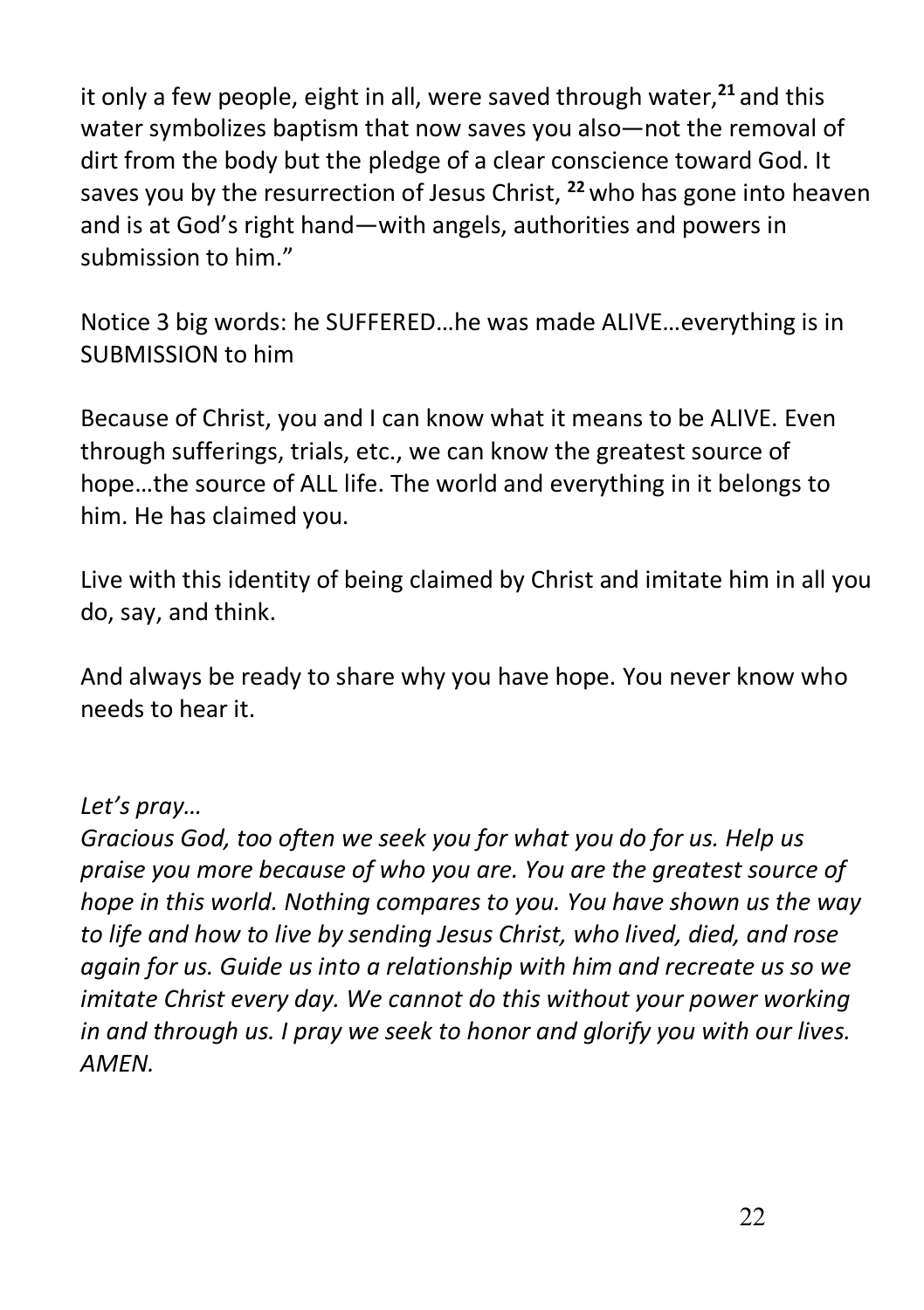#### 1 Peter 4:1-4, 7-14, 19 NIV

Therefore, since Christ suffered in his body, arm yourselves also with the same attitude, because whoever suffers in the body is done with sin.  $2$  As a result, they do not live the rest of their earthly lives for evil human desires, but rather for the will of God.  $3$  For you have spent enough time in the past doing what pagans choose to do—living in debauchery, lust, drunkenness, orgies, carousing and detestable idolatry. <sup>4</sup> They are surprised that you do not join them in their reckless, wild living, and they heap abuse on you.

 $7$  The end of all things is near. Therefore be alert and of sober mind so that you may pray.<sup>8</sup> Above all, love each other deeply, because love covers over a multitude of sins. <sup>9</sup> Offer hospitality to one another without grumbling. <sup>10</sup> Each of you should use whatever gift you have received to serve others, as faithful stewards of God's grace in its various forms. <sup>11</sup> If anyone speaks, they should do so as one who speaks the very words of God. If anyone serves, they should do so with the strength God provides, so that in all things God may be praised through Jesus Christ. To him be the glory and the power for ever and ever. Amen.

 $12$  Dear friends, do not be surprised at the fiery ordeal that has come on you to test you, as though something strange were happening to you. <sup>13</sup> But rejoice inasmuch as you participate in the sufferings of Christ, so that you may be overjoyed when his glory is revealed.  $^{14}$  If you are insulted because of the name of Christ, you are blessed, for the Spirit of glory and of God rests on you.

 $19$  So then, those who suffer according to God's will should commit themselves to their faithful Creator and continue to do good.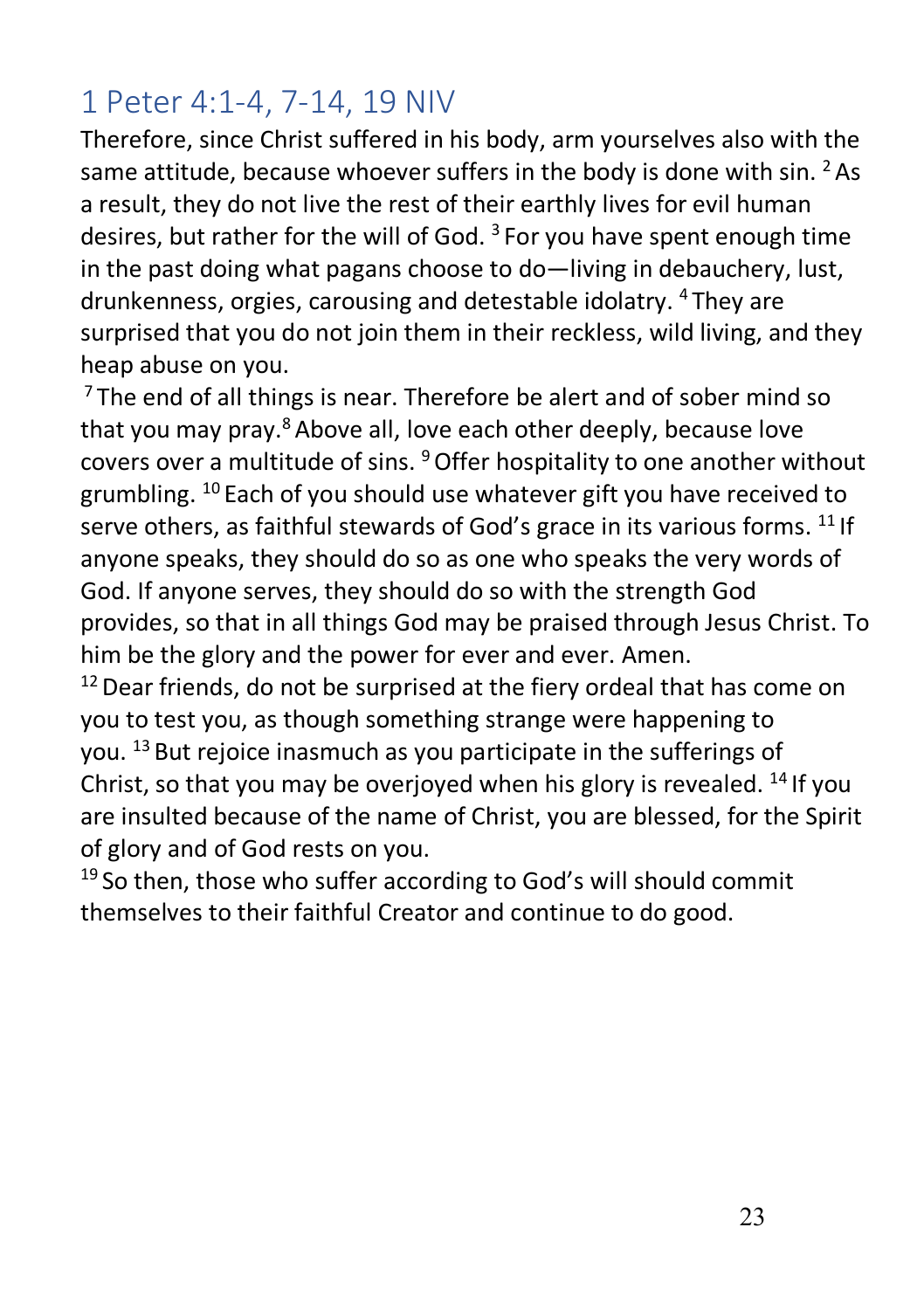# Way of Life

We've been on this journey through the letter of 1 Peter. I call it a journey because we are taking it step by step, chapter by chapter. So often we read without taking the time to digest the meaning of the passage.

The Christian life is one that is forged through the power of the Holy Spirit working in and through the person. We cannot live this life on our own. We have to be reliant on the power of the Holy Spirit dwelling in and working through each one of us.

A couple of days ago, we had a bad thunderstorm in the middle of the night. This caused our power to go out. When I woke up, I tried to make sure it wasn't just the breakers out. I even drove to see who else was without power. I had many things running through my head that morning: how is Amanda going to finish the work she needs to do, how are we going to "cook" our food, We can't really open the refrigerator or freezer, I know the toilets are going to be used, We also need to be able to wash our hands, and so much more…

It is challenging to live our lives without any power. How many of you, who follow Christ, attempt to live your life in your own power, in your own resources, in your own way? We all do. Why? Because we would rather be in control. Why? It all boils down to a trust issue all people have.

Look at chapter 4 in 1 Peter:

We've already talked about how God designed us for a purpose, called us into living a holy life, how we always have a reason for out hope. Now, chapter 4 begins with this word "therefore."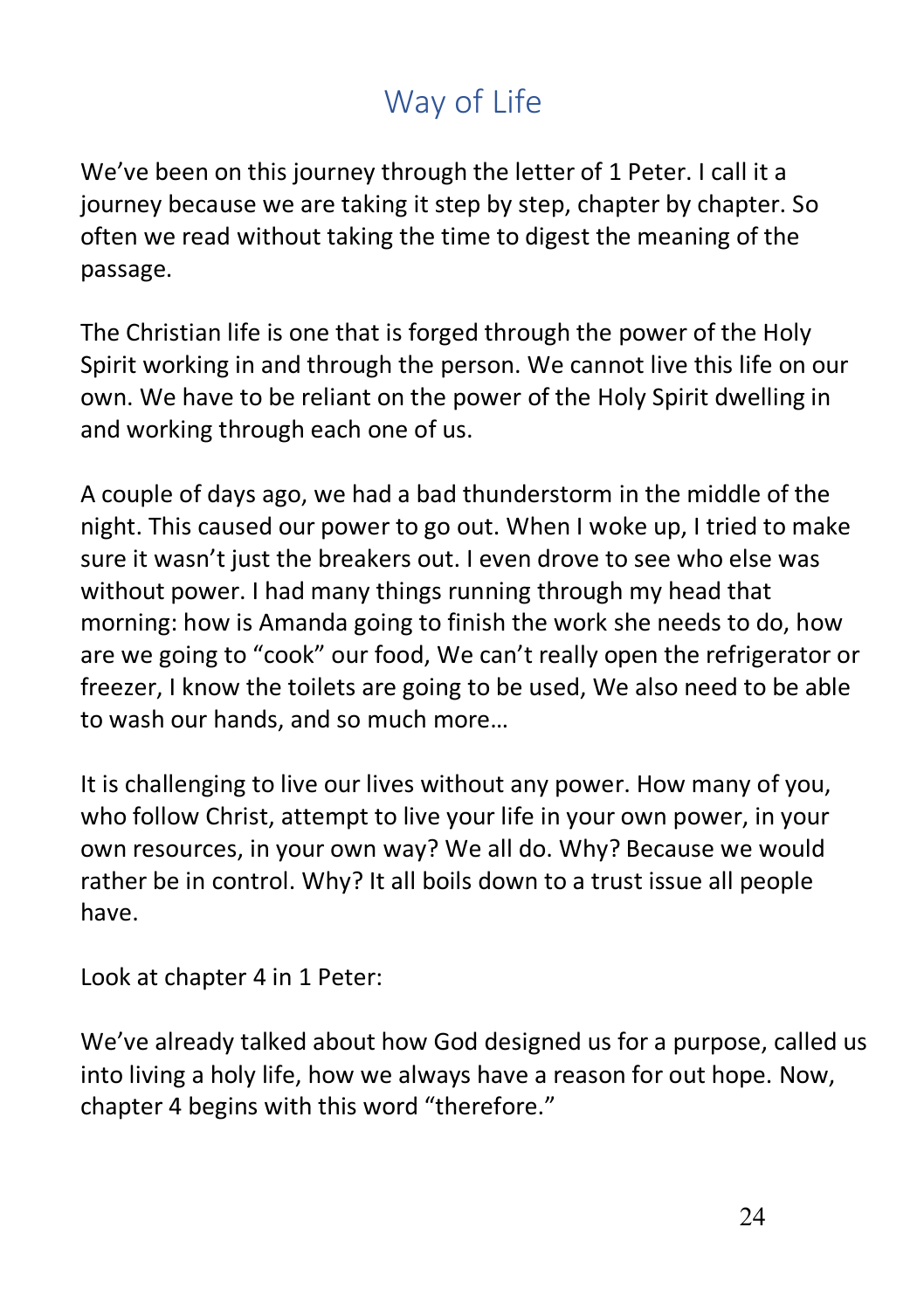To understand what this means, we have to go back to right before the "therefore." Peter writes, "It saves you by the resurrection of Jesus Christ, who has gone into heaven and is at God's right hand—*with angels, authorities and powers in submission to him.*" (1 Peter 3:22 NIV)

Everything is in submission to Christ. *Therefore* we are to "arm ourselves with the same attitude" (1 Peter 4:1) of Christ NO MATTER what is going on in our lives. The Apostle Paul, in Philippians 2, outlines what the *attitude*, the *mind of Christ* is:

**<sup>5</sup>** In your relationships with one another, have the same mindset as Christ Jesus:

**<sup>6</sup>**Who, being in very nature God,

 did not consider equality with God something to be used to his own advantage;

**<sup>7</sup>** rather, he made himself nothing

by taking the very nature of a servant,

being made in human likeness.

**<sup>8</sup>** And being found in appearance as a man,

he humbled himself

by becoming obedient to death—

even death on a cross!

That is what it means to have the *mind* and *attitude* of Jesus. So, what does this look like in our everyday lives? How can we live with this *mind* and *attitude*? 1 Peter 4 basically breaks down into three things:

- 1) Watch how you spend your time
- 2) Have a disciplined mind
- 3) Rejoice always and trust God

Now, these may seem easy to understand and do not need any explanation. But we have to understand these concepts or we go back to living our own way instead of living in the power and life of Jesus Christ.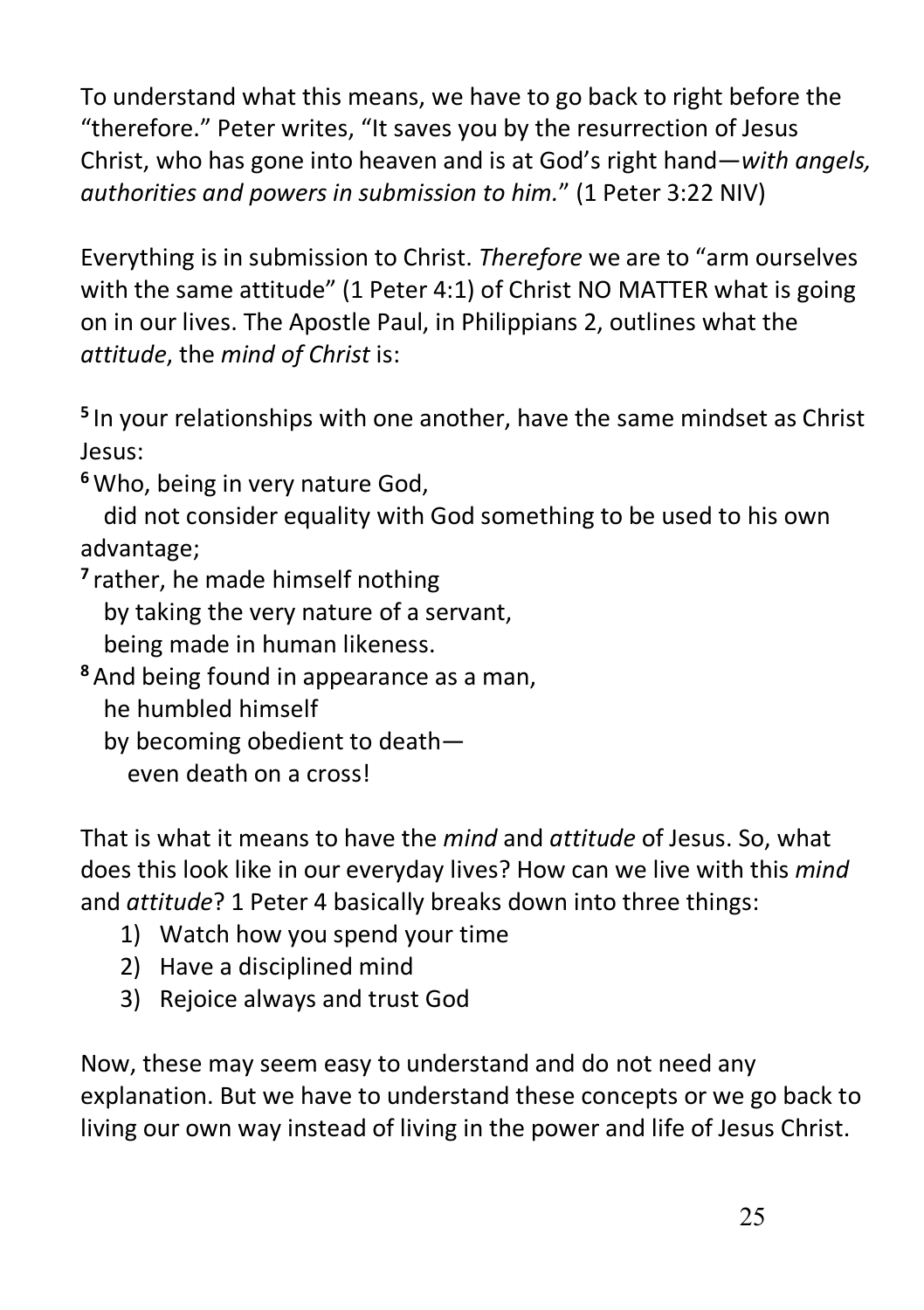One of the hardest things to do is pay attention to how you spend you time. NT Wright, Anglican Bishop, author, and professor, talks about a time when he went to the dentist. The dentist suggested he use an electric tooth brush that will help him brush his teeth for 2 minutes twice a day. He says he did the math and that's 4 minutes a day, 7 days a week, which means he'd be brushing his teeth for 24 hours each year! Imagine that, taking a whole day each year JUST to brush your teeth.

See the point is, we spend our time on little things each day. But if we take the time to add up the amount of time spent a year, a lifetime, it is much more than we would have thought. It's like getting a subscription for \$8 a month. That doesn't seem like much. But then you realize that's \$96 a year. Is there something else you or I could be doing with \$96 a year to help further the advancement of the Kingdom of Heaven?

How about with gossip (you know "just keeping informed")? How about a little drink? A little time to chill out at the end of the day in front of the TV? Just a little more time spent with a person you know you shouldn't? How about the time we spend angry or frustrated with another person/ourselves?

These, and so much more, may not seem like much time, but add it up and you'd be surprised. These are the things *unbelievers* participate in. Followers of Christ are held to a higher calling and way of life. We are to be the light of the world. Yet, Christians act just like everyone else because it's easier and we don't want to stand out. This is attempting to live the Christian life without the power of the Holy Spirit. It all begins in our minds.

Verse 7 says, "The end of all things is near. Therefore be alert and of sober mind so that you may pray." If we take the time to discipline our minds, then we can see how our lives would surely change from the inside out! 2 Corinthians 10:4 says to take every *thought* and make it captive to Jesus Christ.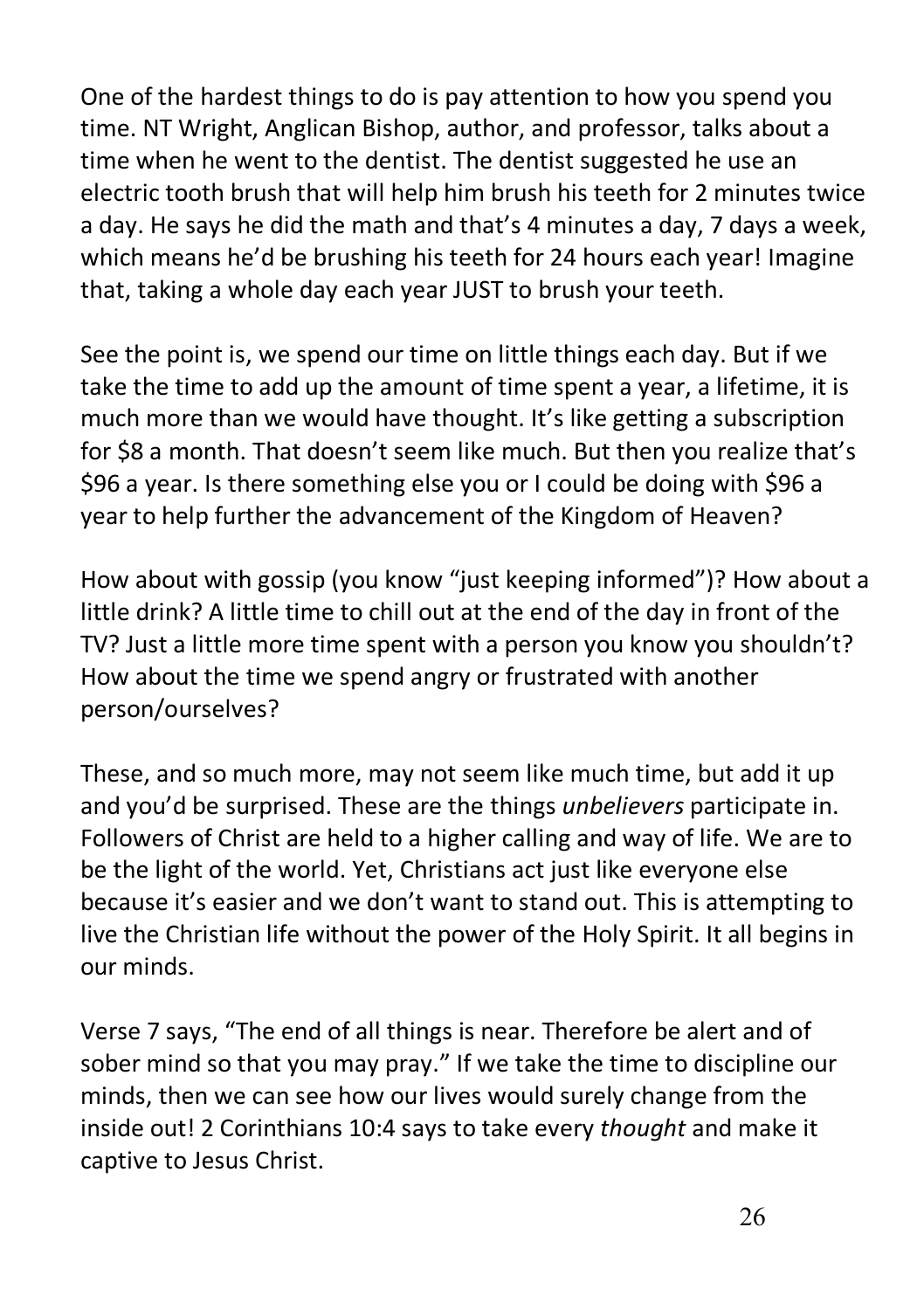Think about that for a second. Peter is telling his readers the end is near. How would it look like if we lived our lives as if this was our last day on earth? Would we pay more attention to ourselves or cultivate our relationships? Selfishness is something *unbelievers* do. Christians live for relationships. This means our minds have to be disciplined (focused, alert, *sober*) so our minds are free to focus on the things that really matter: our relationship with God and our relationship with other people.

This is why Peter writes (verses 8-11):

**<sup>8</sup>** Above all, love each other deeply, because love covers over a multitude of sins. **<sup>9</sup>**Offer hospitality to one another without grumbling. **<sup>10</sup>** Each of you should use whatever gift you have received to serve others, as faithful stewards of God's grace in its various forms. **<sup>11</sup>** If anyone speaks, they should do so as one who speaks the very words of God. If anyone serves, they should do so with the strength God provides, so that in all things God may be praised through Jesus Christ. To him be the glory and the power for ever and ever. Amen.

When our minds are focused (on the things of God) then this way of life will simply be an outpouring of what God, through the Holy Spirit, has filled us with.

Paul, in Philippians 4 reiterates this point: "whatever is true, whatever is noble, whatever is right, whatever is pure, whatever is lovely, whatever is admirable—if anything is excellent or praiseworthy—think about such things."

A mind that is disciplined (through practice…using the means of grace such as prayer, fasting, worship, studying scripture, etc) will be able to focus on the Kingdom of God rather than what is wrong in the world.

Finally, Peter encourages his readers to live a life in complete joy and rejoicing in God. No matter what we are going through, Jesus is there and is with us.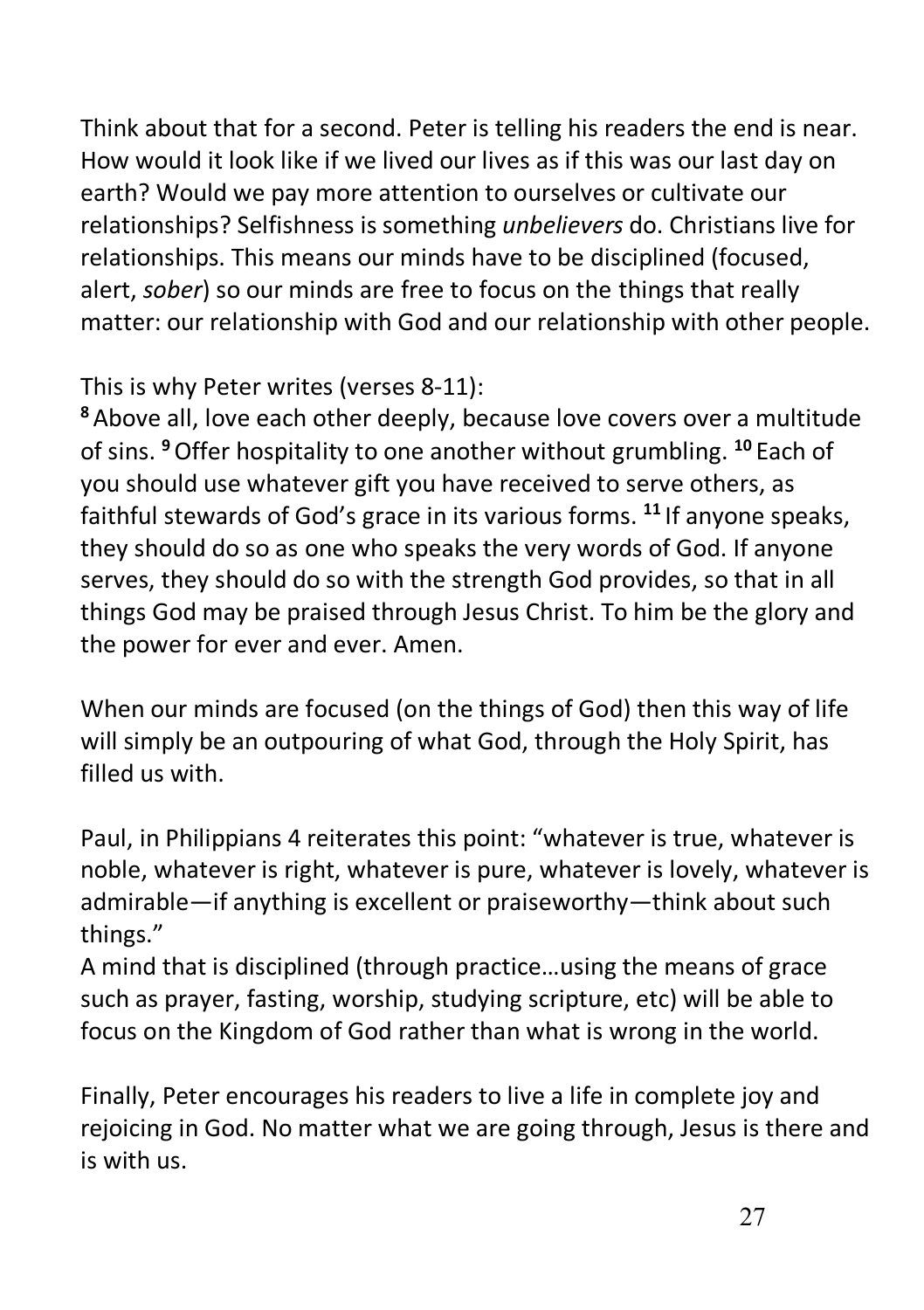The reader is being encouraged to continue doing good and living a life filled with good works, even if you are suffering. There is something about doing good for another person that 1) helps keep our own life into perspective and able to see the good in the world and 2) shows the world that we can still do good even when things are going wrong because we trust that God is still working and doing good in the world, in and through us.

How have you been able to praise God lately? It's not easy to praise him when we do not live with the power of the Holy Spirit.

The other morning, I had many thoughts about how we were going to live. I began to think of what we needed to do. But I also tried to pray to focus on the good that God is doing. Luckily for us the power did come back on a few hours later and we were able to do what we needed to do.

It is in the momentary, what seems like a, loss of power that we begin to rely on ourselves and what is available here and now.

But a Christian, a follower of Christ, lives a life in complete in complete obedience, submission, and trust in him and him alone.

That is how we can live our life with the power of the Holy Spirit.

#### *Let's pray…*

*God, who is above all, you have given us the power of your Holy Spirit. The only reason we can live our lives, your way, is through your grace. Help us to see you guiding our lives and thoughts to be focused upon you and you alone. So many other things take our focus off of you, but the only way to live is in complete submission and trust in you. Lead us, O God, and let us be the people you have called us to be. It is in the powerful name of Jesus Christ, we pray. AMEN*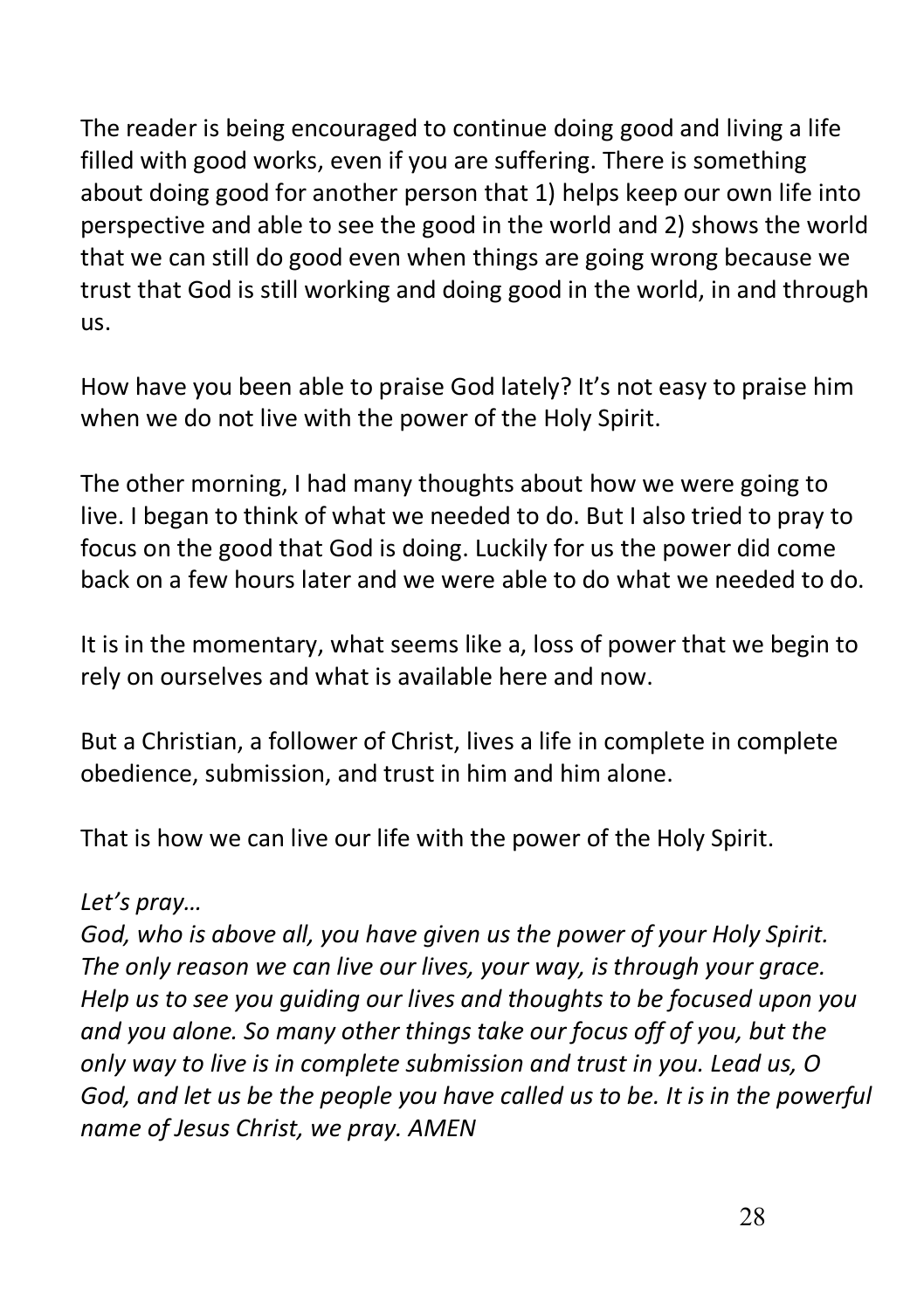## 1 Peter 5 NIV

To the elders among you, I appeal as a fellow elder and a witness of Christ's sufferings who also will share in the glory to be revealed:  $2$  Be shepherds of God's flock that is under your care, watching over them not because you must, but because you are willing, as God wants you to be; not pursuing dishonest gain, but eager to serve;  $3$  not lording it over those entrusted to you, but being examples to the flock. <sup>4</sup> And when the Chief Shepherd appears, you will receive the crown of glory that will never fade away.

<sup>5</sup> In the same way, you who are younger, submit yourselves to your elders. All of you, clothe yourselves with humility toward one another, because,

"God opposes the proud

but shows favor to the humble."

 $6$  Humble yourselves, therefore, under God's mighty hand, that he may lift you up in due time.<sup>7</sup> Cast all your anxiety on him because he cares for you.

<sup>8</sup> Be alert and of sober mind. Your enemy the devil prowls around like a roaring lion looking for someone to devour.<sup>9</sup> Resist him, standing firm in the faith, because you know that the family of believers throughout the world is undergoing the same kind of sufferings.

 $10$  And the God of all grace, who called you to his eternal glory in Christ, after you have suffered a little while, will himself restore you and make you strong, firm and steadfast.  $11$  To him be the power for ever and ever. Amen.

Final Greetings

 $12$  With the help of Silas, whom I regard as a faithful brother, I have written to you briefly, encouraging you and testifying that this is the true grace of God. Stand fast in it.

 $13$  She who is in Babylon, chosen together with you, sends you her greetings, and so does my son Mark. 14Greet one another with a kiss of love.

Peace to all of you who are in Christ.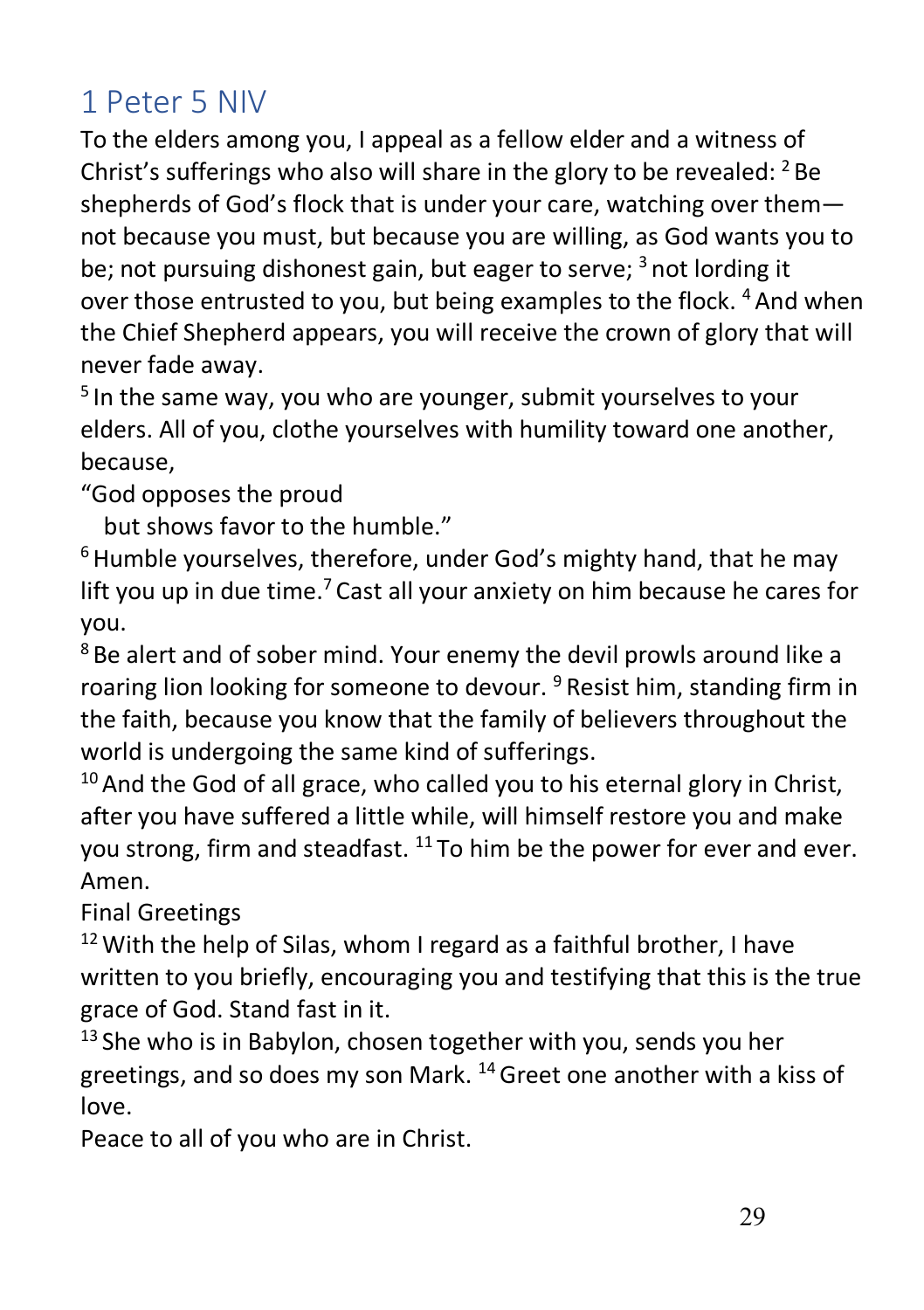# God Above All

This is the week we finish the letter of 1 Peter. We have talked about many things over the past 5 weeks: we are designed for a purpose, we are called for a purpose, there is always a reason for hope, Christ shows us the way of life, today we focus on leadership and putting God above all.

There is always more in scripture than we can talk about in a sermon time. So I invite you to always go back and study the passage for yourself during the week. I guarantee God will speak to you, through the Holy Spirit, if you are open.

I don't know about you, but I am tired. This time apart has been more exhausting, in many ways, than having a "normal" schedule and normal way of life. I hear many people say they are ready for things to get back to "normal." But "normal" has to be defined.

What I hear people say they are ready for things to get back to "normal", what they are saying is they are ready to go back to the way of life they had before this shelter-in-place / social/physical distancing we have had to do over the past few months. This has been really difficult for many people, many businesses, and many relationships.

What I have not heard a lot is, how is God asking us to use this time to grow closer to him? We keep saying we are ready to get back to normal that I get nervous we haven't been asking God is he wants us to go back to the way things were.

See, getting back to "normal" is a coping mechanism because we are seeking some sort of control back in our lives. We find comfort in our routines. But seeking to get back to "normal" is also selfish in many ways because we are wanting *our* lives to go back to the way they were, free to do as *we* wish and go where *we* want.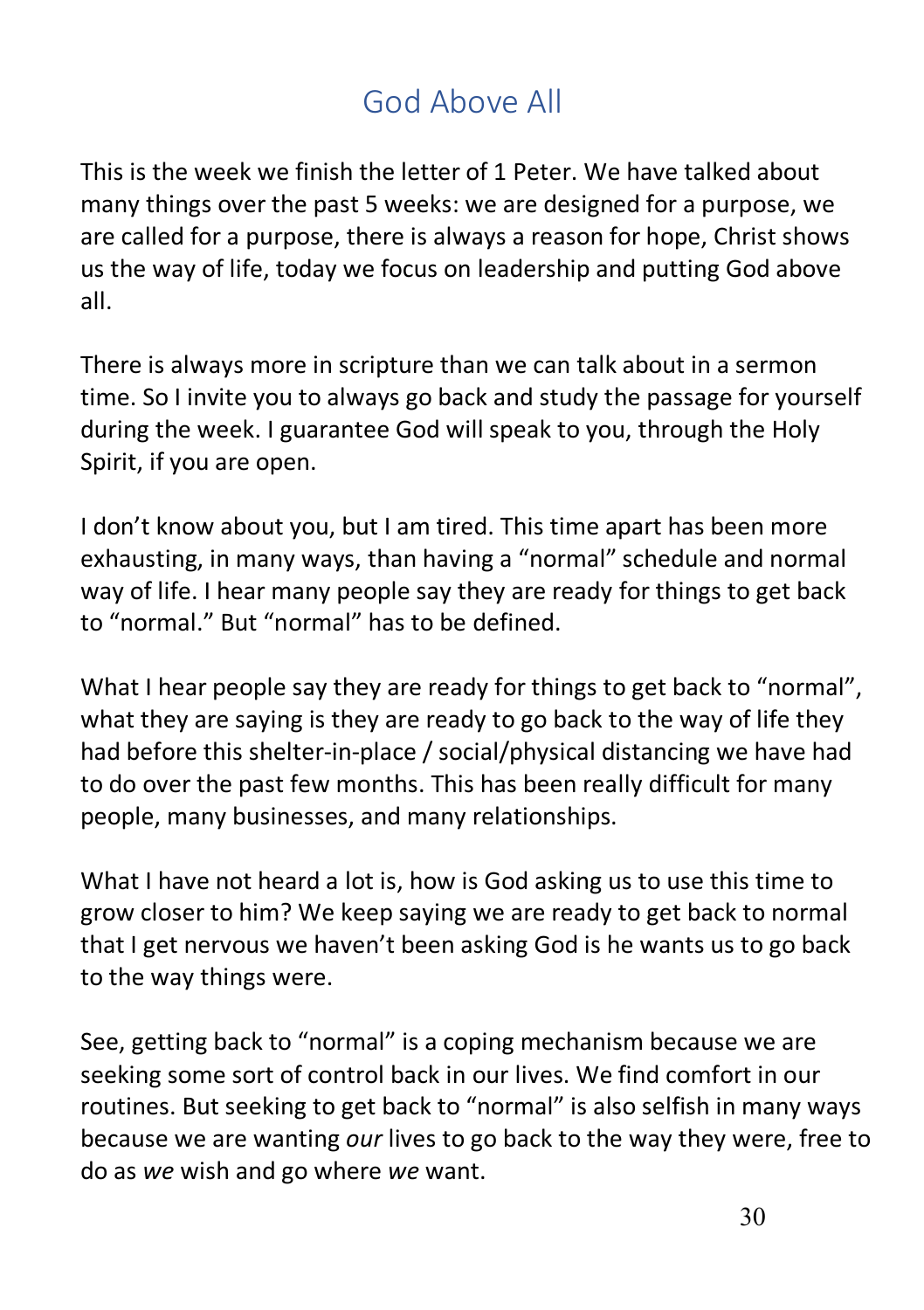This is one of the challenges I have as a leader of this church. There are many pressures to bring back the social dimensions of the church sooner rather than later. Why? Because relationships matter. We were not made to be alone or to distance ourselves from others for prolonged periods of time.

At the same time, there is a bigger picture I have to keep in mind and continually assess.

1 Peter 5 goes into the topic of leadership. Now before we continue, know this:

1. Leadership is a spiritual gift

2. Everyone seems to want to be a leader, but the reality is we need more people to follow

3. Leadership is more than just telling people what to do or how to do something

- 4. Leaders continually learn and find ways to care for their people
- 5. Leadership requires sacrifice

Peter is writing to the people leading other people. In verses 1-6, he talks about several things about what it means to be a leader

Here's what we have:

Verse 2: be willing to care for the people entrusted to you

Verse 3: be examples to those you care for

Verse 4: Keep your eyes on the prize – Jesus

Verse 5: submit yourself to the elders

Verse 6: be humble

This is important for us to notice because being a leader is so much more than what many think.

A real leader is *caring, an example, fixed on Christ, able to submit and serve, humble*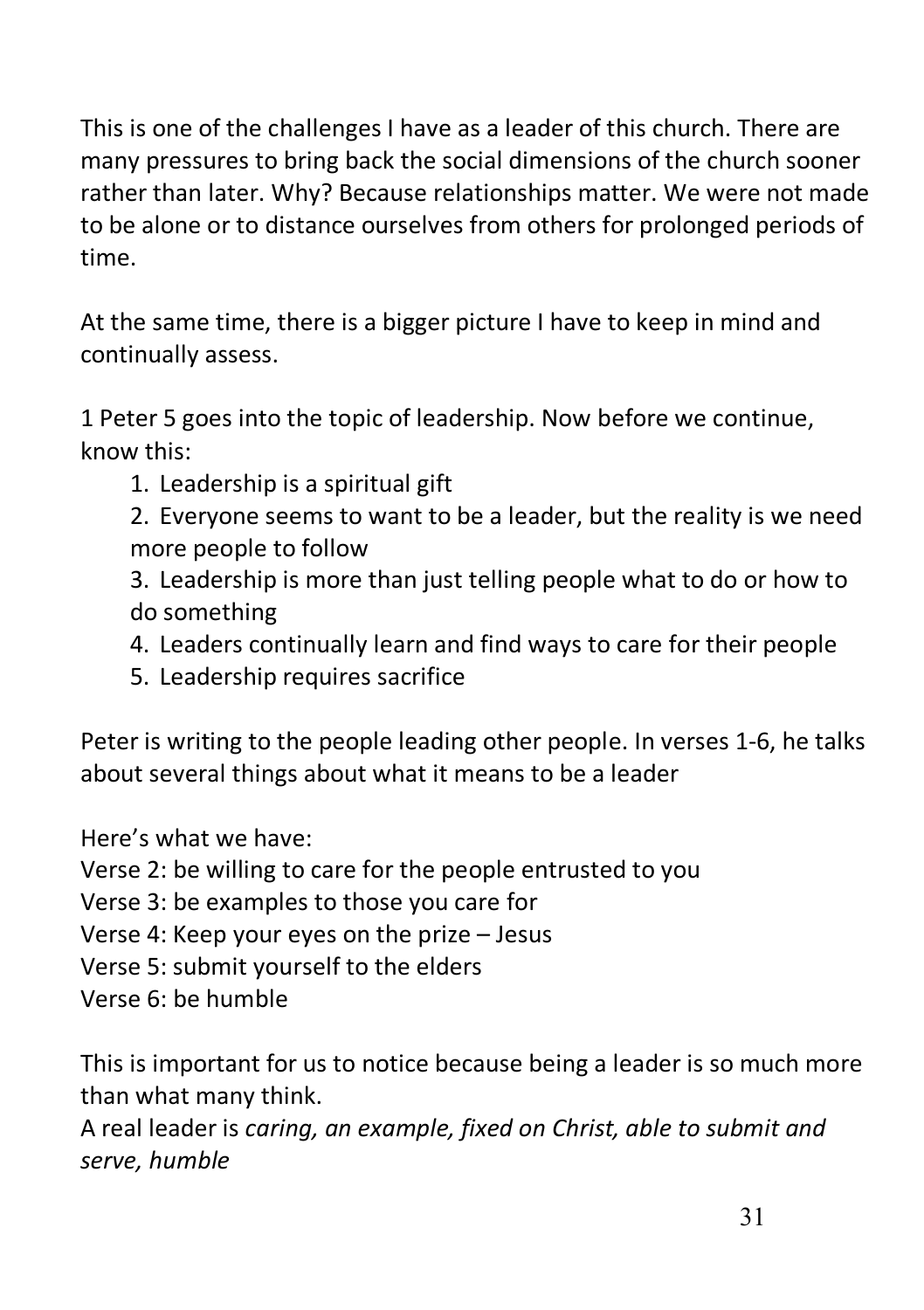This is not an exhaustive list, but these are big things.

The leader is caring because it is not just about what he/she wants or what the people want. It is always focusing on Christ and what Christ wants and desires for his people. This means the leader will catch heat and opinions when faced with the task of doing what Christ wants rather than the people. A good example of this is when the people of Israel sought, argued, and told the prophet Samuel they want to be like everyone else, give us a king. (see 1 Samuel).

The leader is an example to the flock. First of all, the image of the people being a sheep is used throughout the scripture, and it is NOT a flattering image. Sheep tend to follow anything that catches their eyes. Shepherds do everything they can to keep the flock safe and pointed in the right direction. The problem comes in when a single sheep decides to go their own way. Then the entire flock can go astray.

Leading with the gentleness of the Chief Shepherd, Jesus, means we do not force but leaders encourage the flock to follow Christ in every aspect of their lives. The leader emulates this with how their life is lived. It is not always easy, and the people will question your motives and heart, but we should always remember Galatians 1:10 "If I were still trying to please people, I would not be a servant of Christ."

Leaders are always Christ focused and seek the things of the Kingdom rather than the things of the earth. How do we know we are seeking the things of the Kingdom? We do not focus on what others have. We do not focus on what we think we don't have. We do not fight or argue because we're not getting our way. We seek to find ways to build the community. Everything we do points the world to Christ, not us which means we do everything we can to reach the world for Christ in whatever means the world will pay attention to.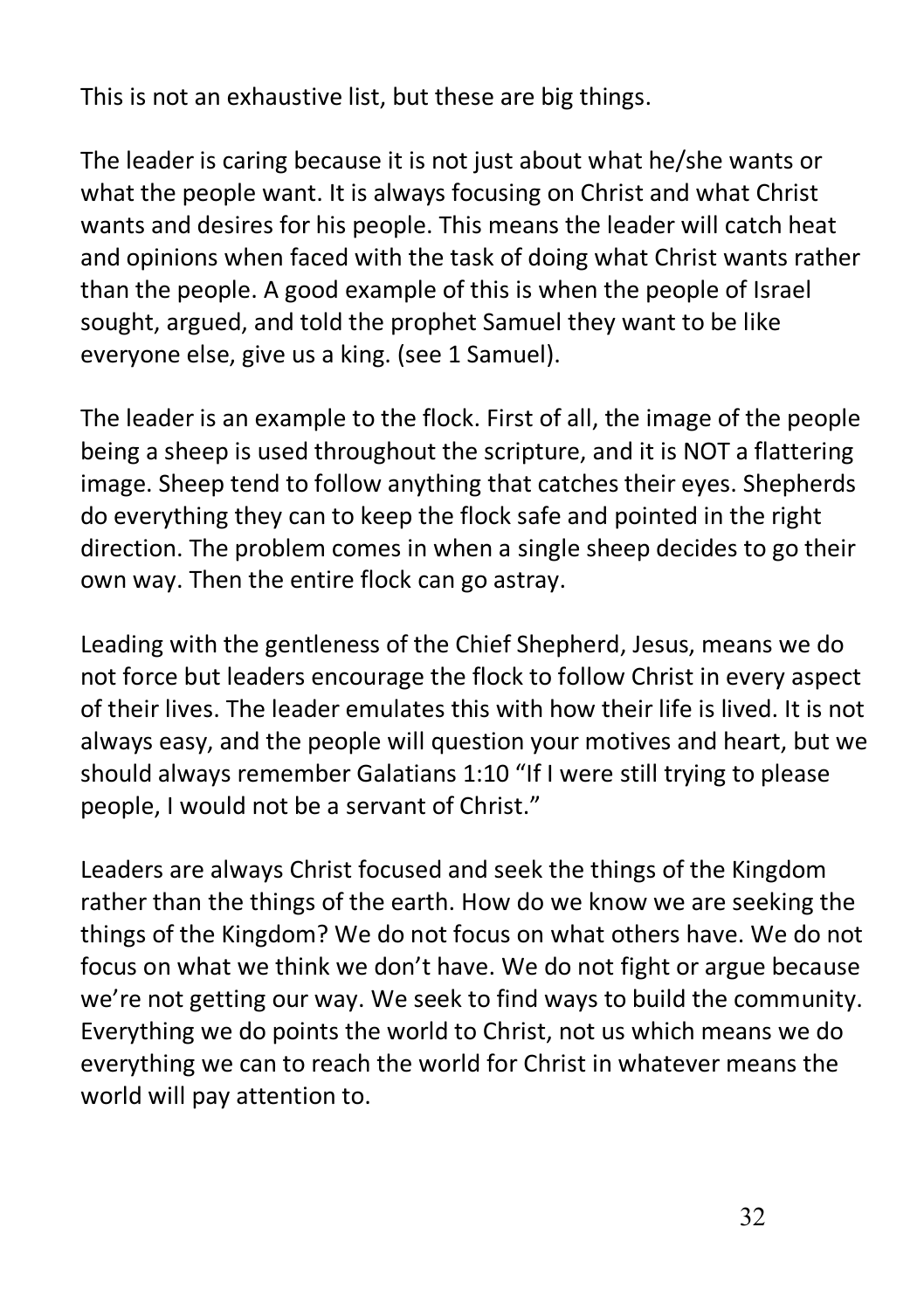The leader is able to submit to the elders. Do we like to submit? Not really. Why? Because this means we have to listen to and respect others which means we give up control. This is not always fun, and it means we have to trust another person knows what is best.

Now, Peter says to submit to the elders. This is not talking about age, but about the leaders. One of the challenges is we are seeing younger people in places of leadership. This is so important because this is an opportunity to allow younger generations take the lead, take ownership, so the organization lasts beyond the current generations. There are many younger leaders than me and many have incredible gifts for service and ministry that I am excited about the church for the future.

The leader is humble. Now if anyone ever says they are humble, automatically think they are lying or just not self-aware of their pride. At the same time, humility is not diminishing yourself when people praise you. That is not giving God the glory for how he works in and through you. True humility is thinking of others more than we think of ourselves otherwise we live into the pride within us. And scripture says, "God opposes the proud but shows favor to the humble."

Now, after all of this, who is ready to be a leader? I believe there are more people than we realize that have been called by God to be a leader. Maybe they need us to ask them to serve. Asking goes a long way and it might be confirmation to them God is calling them.

Leadership, life, has many challenges that create anxiety (worry, stress, fear). This can creep into our heart and cause us to be a person God did not create. But God says to cast ALL of our anxiety and worry upon him. Why? Because he cares for you.

There have been many moments of anxiety over the past few weeks about when to have in person worship again.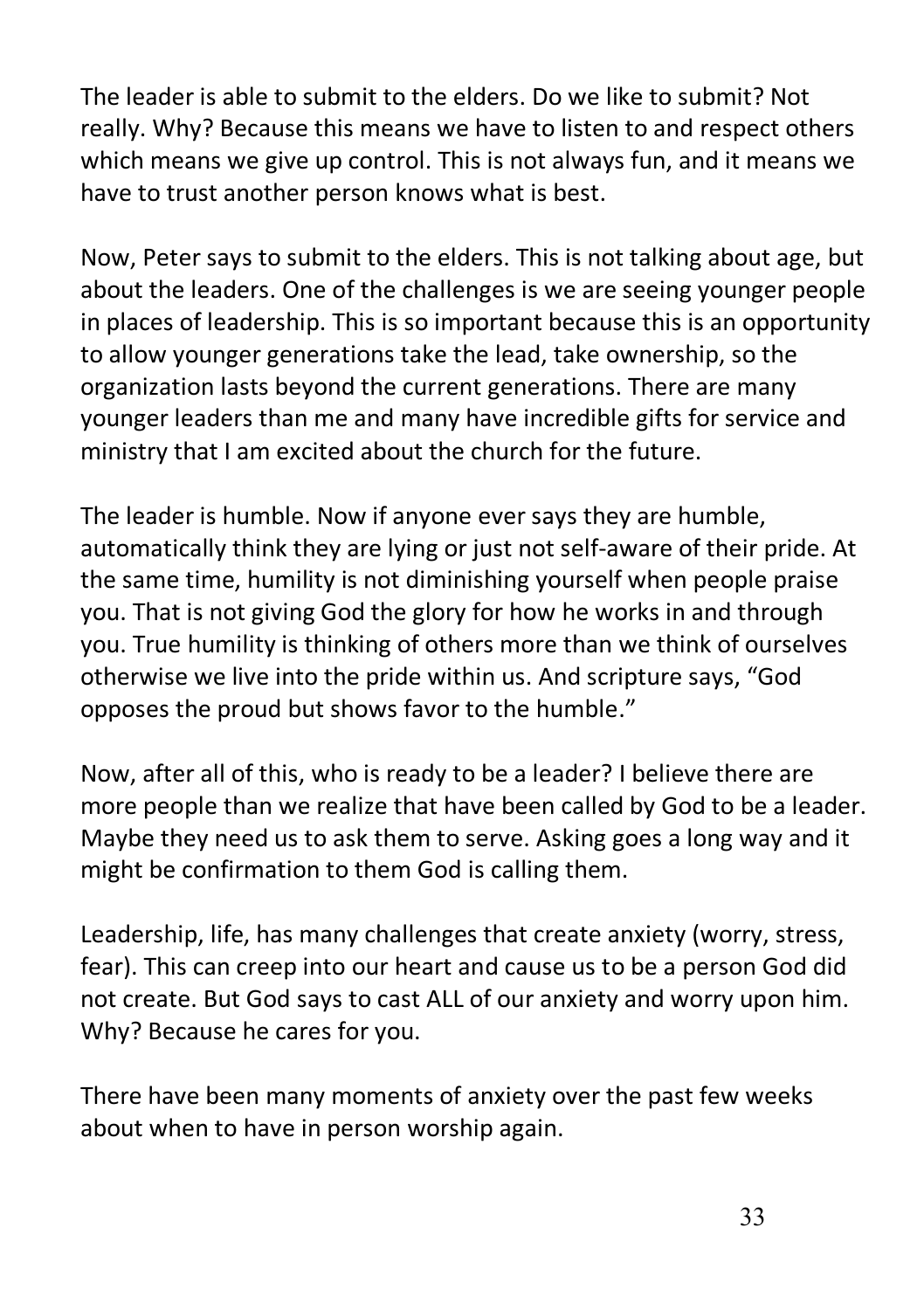There is anxiety there will be some who do not follow the guidelines we will have to have in place.

There is anxiety about people who have gotten into the habit of "worshipping" at home.

There is and will be anxiety, from some, about being back together in a larger group.

There is anxiety with health concerns.

There is so much to be anxious about.

But God says to put ALL of that burden on to him. Jesus even said "Come to me, all you who are weary and burdened, and I will give you rest." Anxiety is really a burden we put upon ourselves. Jesus continues, "Take my yoke upon you and learn from me, for I am gentle and humble in heart, and you will find rest for your souls. For my yoke is easy and my burden light."

Rest for our souls. Now that is what we all need. Leaders need rest. The people need rest. Where do we get this rest for our souls?

Keep the truth in mind that life is ALL about God. If we keep our minds alert to the Kingdom of Heaven and the reality of God all around us, we have an incredible defense against the enemy, against evil, against anything that wants to capture our souls.

The greatest comfort is that God is the One who is ultimately in charge. We do not have to worry how to run the universe because God is the One in charge.

When our life is focused on Jesus Christ, then we experience incredible forgiveness, grace, and mercy. We also experience being restored into the presence of God that was lost and broken with Sin.

Restoration with God happens because he has called you and I. It is only because of the grace of God we have the strength to endure, embrace,